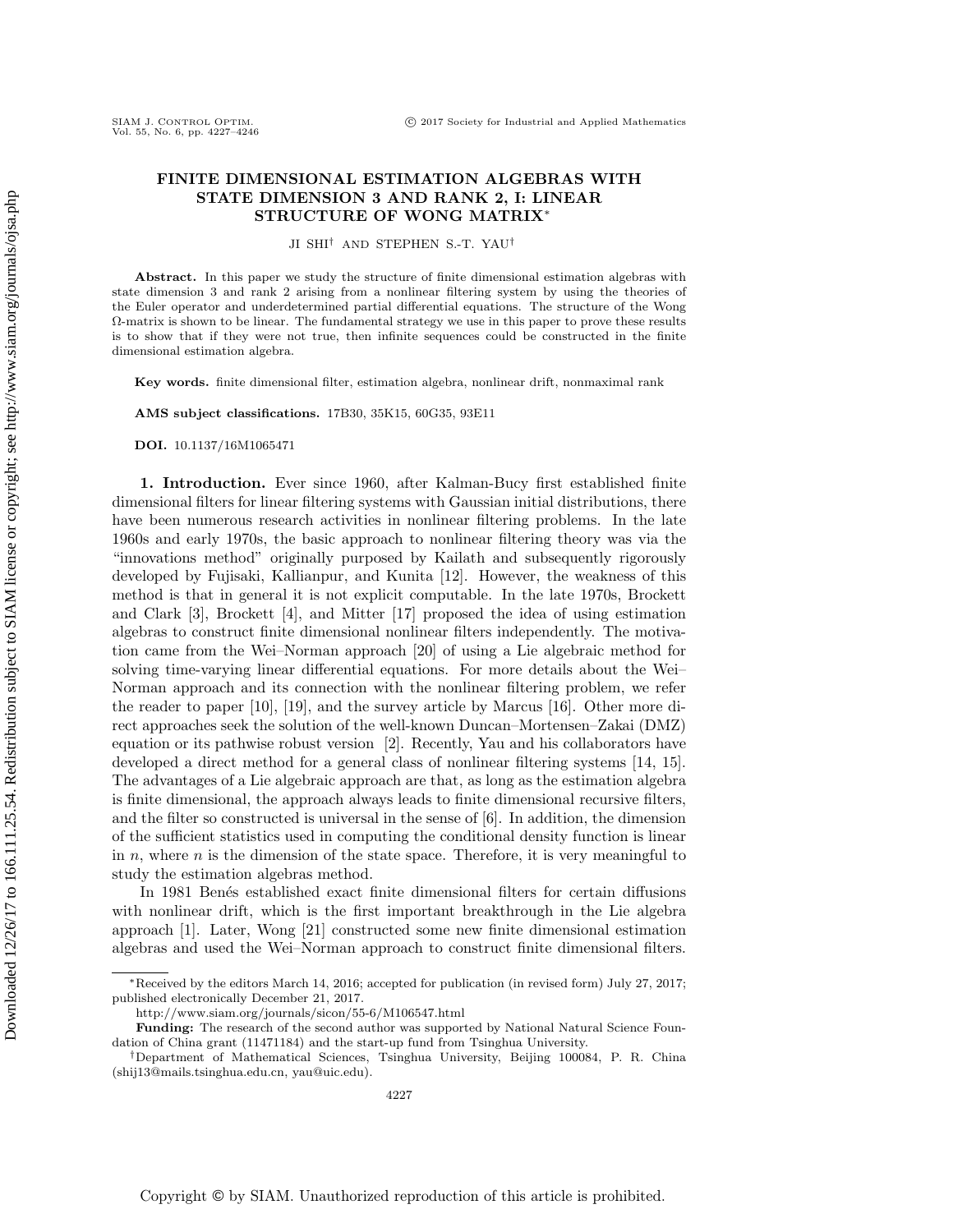Another class of finite dimensional filters was found by Charalambous and Elliott [\[7\]](#page-18-11), where Benés exact filtering systems were extended by inserting linear combinations of  $dx(t)$  in the observations.

Due to the practical importance of the estimation algebra method, Brockett [\[5\]](#page-18-12) proposed the problem of classifying all finite dimensional estimation algebra at the 1983 International Congress of Mathematics in order to find new classes of finite dimensional filters besides the Benés exact filtering. Since then a lot of effort has been devoted to classifying finite dimensional estimation algebras. Under quite severe conditions, Wong [\[22\]](#page-19-3) proved that all finite dimensional estimation algebras of (2.1) are solvable and the observation  $h(x)$  is a polynomial of degree 1. Also, he was able to describe the structure of finite dimensional estimation algebras under these conditions. In Wong  $[23]$ , the Wong  $\Omega$ -matrix concept was established, which has played an important role in subsequent research. Since the 1990s, in a series of research works, the second author and his coworkers gave the algebraic structure of several general classes of estimation algebras. On the one hand, they were able to classify all finite dimensional estimation algebras with dimension at most six [\[9,](#page-18-13) [13,](#page-18-14) [27\]](#page-19-5). On the other hand, they had classified the finite dimensional estimation algebras of maximal rank with arbitrary state space dimension [\[28,](#page-19-6) [29\]](#page-19-7) which included both Kalman-Bucy and Benés filtering systems as special cases.

However, when the rank is not maximal, much more needs to be done. Wu and Yau [\[24\]](#page-19-8) have classified finite dimensional estimation algebras with state dimension 2. For higher state dimensions  $n \geq 3$ , the question is still open. One of the key steps that Yau and his coworkers were able to classify all finite dimensional maximal rank estimation algebras is that they were able to show that Wong's  $\Omega$ -matrix is a matrix with polynomial degree 1. Recently, Shi et al. [\[25\]](#page-19-9) gave new classes of finite dimensional filters for state dimension  $n = 3$  and rank 1, in which case the Wong  $\Omega$ -matrix is unnecessary to be a constant matrix. In this paper we consider finite dimensional estimation algebras with state dimension 3 and rank equal to 2. The following is our main theorem:

Main theorem: Let E be the finite dimensional estimation algebra of  $(2.1)$  with state dimension 3 and rank 2. Then the  $\Omega$ -matrix has linear structure; i.e., all the entries in the  $\Omega$ -matrix are degree 1 polynomials.

The main theorem in this paper plays a fundamental role of our forthcoming paper, in which we shall prove that the Wong  $\Omega$ -matrix is a constant matrix if there exists a degree 2 polynomial in the estimation algebras and the Mitter conjecture holds.

The paper is organized as follows. Section 2 describes some basic concepts about estimation algebras and some known results. The proof that the structure of the Wong  $\Omega$ -matrix is linear is given in section 3.

## 2. Basic concepts and results.

2.1. Basic concepts. The filtering problem we consider is based on the following signal observation model:

<span id="page-1-0"></span>(2.1) 
$$
\begin{cases} dx(t) = f(x(t))dt + g(x(t))dv(t) & x(0) = x_0 \\ dy(t) = h(x(t))dt + dw(t) & y(0) = 0, \end{cases}
$$

where  $x, v, y, w$  are, respectively,  $R^n, R^p, R^m, R^m$  valued process and v and w are independent, standard Brownian motion. Assume f and h are  $C^{\infty}$  smooth and q is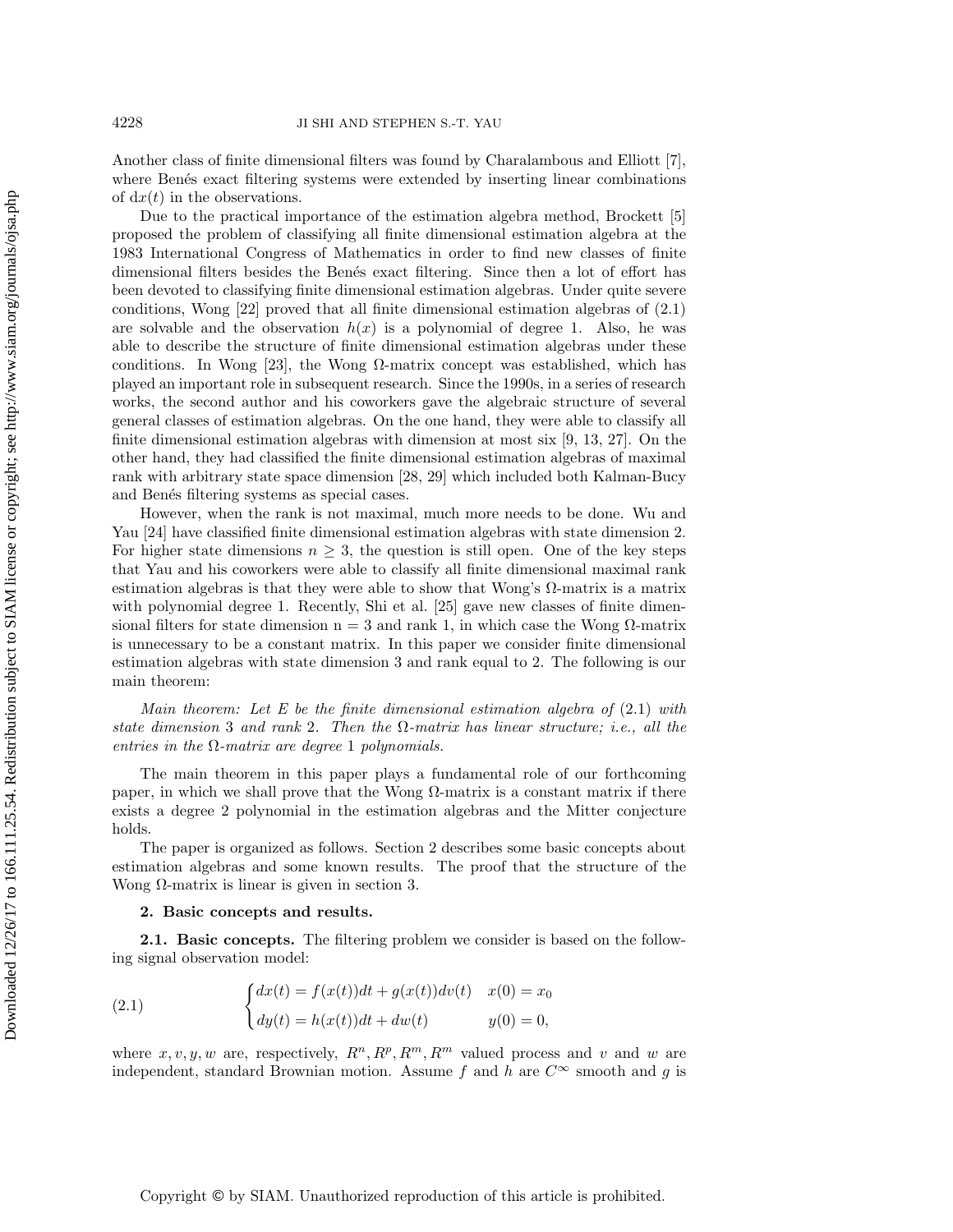an orthogonal matrix.  $x(t)$  is referred to as the state of the system at time t and  $y(t)$ as the observation at time t.

Let  $\rho(t, x)$  denote the conditional probability density of the state  $x(t)$  given the observation  $\{y(s): 0 \le s \le t\}$ .  $\rho(t, x)$  is the normalized version of  $\sigma(t, x)$  which satisfies the following DMZ equation:

$$
d\sigma(t,x) = L_0 \sigma(t,x)dt + \sum_{i=1}^m L_i \sigma(t,x)dy_i(t), \qquad \sigma(0,x) = \sigma_0,
$$

where

$$
L_0 = \frac{1}{2} \sum_{i=1}^n \frac{\partial^2}{\partial x_i^2} - \sum_{i=1}^n f_i \frac{\partial}{\partial x_i} - \sum_{i=1}^n \frac{\partial f_i}{\partial x_i} - \frac{1}{2} \sum_{i=1}^m h_i^2
$$

and for  $i = 1, \ldots, m, L_i$  is the zero degree differential operator of multiplication by  $h_i$ .  $\sigma_0$  is the probability density of the initial point  $x_0$ .

Define  $D_i = \frac{\partial}{\partial x_i} - f_i$ ,  $\eta = \sum_{i=1}^n \frac{\partial f_i}{\partial x_i} + \sum_{i=1}^n f_i^2 + \sum_{i=1}^m h_i^2$ . Then

$$
L_0 = \frac{1}{2} \left( \sum_{i=1}^n D_i^2 - \eta \right)
$$

DEFINITION 2.1. If  $X$  and  $Y$  are differential operators, the Lie bracket of  $X$  and Y, [X, Y] is defined by  $[X, Y] \phi = X(Y\phi) - Y(X\phi)$  for any  $C^{\infty}$  function  $\phi$ .

Recall that a vector space F with the Lie bracket operation  $\mathcal{F} \times \mathcal{F} \to \mathcal{F}$  denoted by  $(x, y) \mapsto [x, y]$  is called a Lie algebra if the following axioms are satisfied:

- (1) The Lie bracket operation is bilinear;
- (2)  $[x, x] = 0$  for all  $x \in \mathcal{F}$ ;
- (3)  $[x, [y, z]] + [y, [z, x]] + [z, [x, y]] = 0 \quad (x, y, z \in \mathcal{F}).$

DEFINITION 2.2. The estimation algebra  $E$  of a filtering problem  $(2.1)$  is defined to be the Lie algebra generated by  $\{L_0, L_1, \ldots, L_m\}$ . E is said to be an estimation algebra of maximal rank if, for any  $1 \leq i \leq n$ , there exists a constant  $c_i$  such that  $x_i + c_i \in E$ .

The linear rank concept of estimation algebra was introduced by Wu and Yau [\[24\]](#page-19-8).

DEFINITION 2.3. Let  $L(E) \subset E$  be the vector space consisting of all the homogeneous degree 1 polynomials in  $E$ . Then the linear rank of estimation algebra  $E$  is defined by  $r:=\dim L(E)$ . So estimation algebra of maximal rank is in fact linear rank n estimation algebra.

DEFINITION 2.4. The Wong matrix is the matrix  $\Omega = (\omega_{ij})$ , where

$$
\omega_{ij} = \frac{\partial f_j}{\partial x_i} - \frac{\partial f_i}{\partial x_j} \quad \forall 1 \le i, j \le n.
$$

Clearly  $\omega_{ij} = -\omega_{ji}$ .

DEFINITION 2.5. Let l be a positive integer such that  $l \leq n$ . The Euler operator  $E_l(\cdot)$  is defined to be a differential operator such that

$$
E_l(\phi) = \sum_{i=1}^l x_i \frac{\partial \phi}{\partial x_i}
$$

for any  $\phi \in C^{\infty}(R^n)$ .

.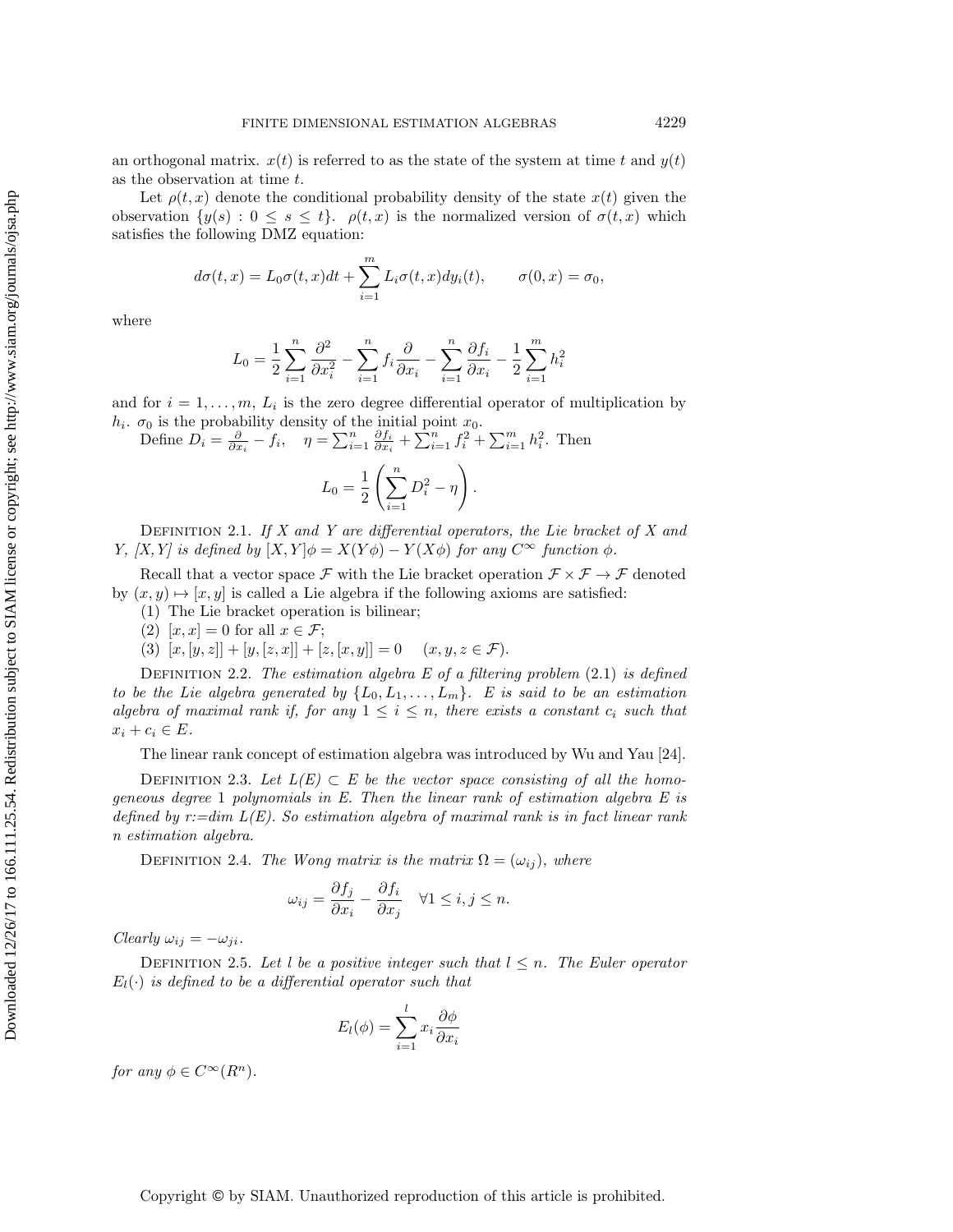DEFINITION 2.6. Let  $U$  be the set of differential operators in the form

$$
A = \sum_{(i_1,\ldots,i_n)\in I_A} a_{i_1,\ldots,i_n} D_1^{i_1} \ldots D_n^{i_n},
$$

where nonzero functions  $a_{i_1,...,i_n} \in C^{\infty}(R^n)$  and  $I_A \subseteq N^n$  is the finite index set of A. For  $i = (i_1, \ldots, i_n) \in N^n$ , denote  $|i| := \sum_{k=1}^n i_k$ . The order of A is denoted by ord(A):= $\max_i |i|$ . If  $A=0$ , ord(A) is defined to be  $-\infty$ .

Mitter conjecture: Let E be a finite dimensional estimation algebra. If  $\phi$  is a function in E, then  $\phi$  is affine in x.

The following notations are used in this paper.

- (1) Let  $U_k$  denote the subspace of E consisting of elements with order less than or equal to k. In particular,  $U_0 = C^{\infty}(R^n)$ .
- (2) As usual, if V is a subspace of  $E, A = B \text{ mod } V \Longleftrightarrow A B \in V$ . If  $A, B \in U$ , define  $Ad_AB = [A, B], \quad Ad_A^l B = [A, Ad_A^{l-1}B], \quad l \ge 1.$
- (3)  $P_k(x_{i_1},...,x_{i_m})$  denotes the space consisting of polynomials of degree at most k in  $x_{i_1}, \ldots, x_{i_m}$ , and  $pol_k(x_{i_1}, \ldots, x_{i_m})$  denotes a polynomial in  $P_k(x_{i_1},...,x_{i_m}).$

2.2. Preliminary. In this section, we give some known results which are used in this paper.

<span id="page-3-1"></span>THEOREM 2.7 (Ocone [\[18\]](#page-18-15)). Let E be a finite dimensional estimation algebra. If a function  $\phi$  is in E, then  $\phi$  is a polynomial of degree less than or equal to 2.

THEOREM 2.8 (see [\[26\]](#page-19-10)). Let E be an estimation algebra of system  $(2.1)$ . Suppose that  $\omega_{ij} = \frac{\partial f_j}{\partial x_i} - \frac{\partial f_i}{\partial x_j}$  are constants for all  $1 \leq i, j \leq n$ .

(1) If  $\eta$  is a polynomial of degree at most 2, then E is finite dimensional and has a basis consisting of  $E_0 = L_0$ , differential operators  $E_1, \ldots, E_p$  (for some p) of the form

$$
\sum_{j=1}^{n} \alpha_{ij} D_j + \beta_j, 1 \le i \le p,
$$

where  $\alpha_{ij}$ 's are constants and  $\beta_j$ 's are affine in x, and zero differential operators  $E_{p+1}, \ldots, E_q, 1$  (for some  $q > p$ ), where  $E_i$ 's are affine in x for  $p + 1 \leq i \leq q$ . Moreover the quadratic part of  $\eta - \sum_{i=1}^{m} h_i^2$  is positive semidefinite.

(2) Conversely, if E is finite dimensional, then  $h_1, \ldots, h_m$  are affine in x; i.e., the observation matrix is a constant matrix. Furthermore, if the observation matrix has rank n (in particular  $m \geq n$ ), then  $\eta$  is a polynomial of degree at most 2.

<span id="page-3-2"></span>THEOREM 2.9 (see [\[29\]](#page-19-7), [\[24\]](#page-19-8)). Let E be a finite dimensional estimation algebra, and let the  $D_i$ 's be defined as above. If  $l \geq 0$  and

$$
A = \sum_{|i|=l+1} a_{i_1,\dots,i_n} D_1^{i_1} \dots D_n^{i_n}, \mod U_l,
$$

is in E, then  $a_{i_1,...,i_n}$ 's are polynomials.

<span id="page-3-0"></span>THEOREM 2.10 (see [\[26\]](#page-19-10)). Let  $F(x_1, \ldots, x_n)$  be a  $C^{\infty}$ -function on  $R^n$ . Suppose that there exists a path  $c: R \to R^n$  and  $\delta > 0$  such that  $\lim_{t\to\infty} ||c(t)|| = \infty$  and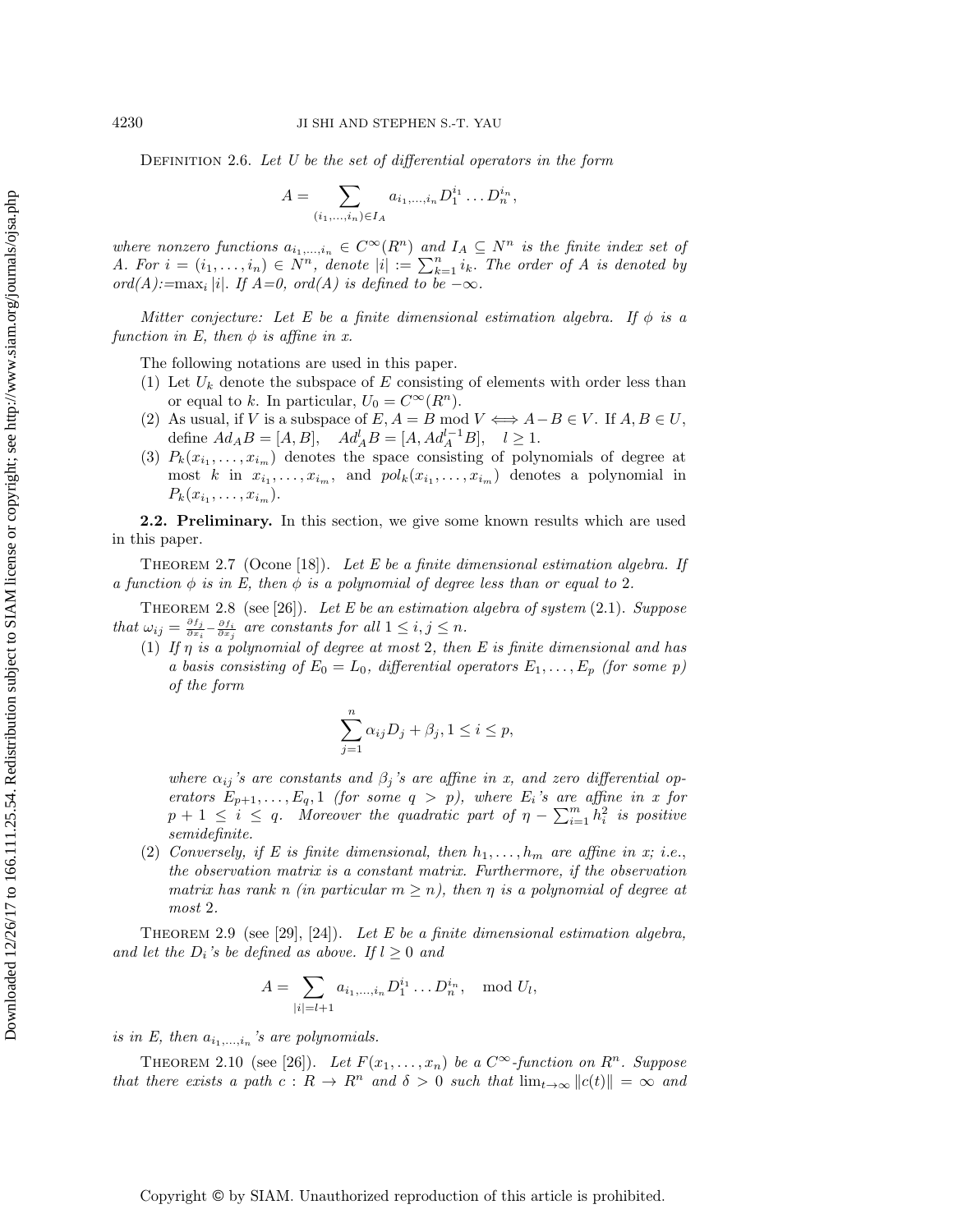Downloaded 12/26/17 to 166.111.25.54. Redistribution subject to SIAM license or copyright; see http://www.siam.org/journals/ojsa.php

 $\lim_{t\to\infty} \sup_{B_\delta(c(t))} F = -\infty$ , where  $B_\delta(c(t)) = \{x \in R^n : ||x - c(t)|| < \delta\}$ . Then there are no  $C^{\infty}$ -functions  $f_1, f_2, \ldots, f_n$  on  $R^n$  satisfying

$$
\sum_{i=1}^{n} \frac{\partial f_i}{\partial x_i} + \sum_{i=1}^{n} f_i^2 = F.
$$

Corollary 2.11.

(i) Suppose  $\eta = a_{30}x_1^3 + a_{21}x_1^2x_2 + a_{12}x_1x_2^2 + a_{03}x_2^3 + \psi$ , where  $a_{ij}$ 's are  $C^{\infty}$ functions of  $x_3$ ,  $\psi$  is a polynomial of degree at most 2 in  $x_1, x_2$  with  $C^{\infty}(x_3)$ coefficients. If there exist functions  $f_1, f_2, \ldots, f_n$  on  $R^n$  satisfying

<span id="page-4-0"></span>(2.2) 
$$
\sum_{i=1}^{n} \frac{\partial f_i}{\partial x_i} + \sum_{i=1}^{n} f_i^2 = \eta,
$$

then  $a_{30} = a_{21} = a_{12} = a_{03} = 0.$ 

(ii) If  $\eta$  is a polynomial of degree at most 3 in  $x_1$  (or  $x_2$ ) with  $C^{\infty}(x_2, x_3)$  (or  $x_1, x_3$ ) correspondingly) coefficients, then the coefficient of  $x_1^3$  (or  $x_2^3$ ) in  $\eta$  must be zero.

Proof.

(i) If  $a_{30} \neq 0$ , then fix  $x_2, x_3$ , and set  $x_1 = \text{sgn}(a_{30})t$ , where sgn(·) is the sign function. Let  $t \to \infty$ ; then  $\eta \to -\infty$ . By Theorem [2.10,](#page-3-0) there is no solution to the above partial differential equation [\(2.2\)](#page-4-0). Hence,  $a_{30} = 0$ . Similarly, we have  $a_{03} = 0$ .

Fix  $x_3$ ; then  $a_{12}$ ,  $a_{21}$  are constants. If  $a_{21} \cdot a_{12} \neq 0$ , we can always choose constants  $l_1 \cdot l_2 > 0$  such that  $a_{21}l_1 + a_{12}l_2 < 0$ . Let  $x_1 = l_1t, x_2 = l_2t$  and  $t \to +\infty$ ; then  $\eta \to -\infty$ . From Theorem [2.10,](#page-3-0) the above partial differential equation (2.[2\)](#page-4-0) has no solution, a contradiction. Hence,  $a_{21} \cdot a_{12} = 0$ . It follows easily that  $a_{21} = a_{12} = 0$ .

(ii) Suppose  $\eta = a_3 x_1^3 + a_2 x_1^2 + a_1 x_1 + a_0$ , where  $a_i$ 's are  $C^{\infty}$ -functions of  $x_2, x_3$ . If  $a_3 \neq 0$ , then fix  $x_2, x_3$ , and set  $x_1 = \text{sgn}(a_3)$ t. By letting  $t \to +\infty$ , we have  $\eta \rightarrow -\infty$ .  $a_3 = 0$  follows as above.  $\Box$ 

<span id="page-4-1"></span>LEMMA 2.12 (see [\[24\]](#page-19-8)). Let g,  $h \in C^{\infty}(R^n)$ , and let  $i_1, \ldots, i_n, j_1, \ldots, j_n$  be nonnegative integers with  $\sum_{l=1}^{n} i_l = r$ ,  $\sum_{l=1}^{n} j_l = s$ , and  $r + s \geq 2$ . Let  $\delta_{ij}$  be the Kronecker symbol; then

$$
\[gD_1^{i_1} \dots D_n^{i_n}, hD_1^{j_1} \dots D_n^{j_n}\]
$$
  
= 
$$
\sum_{l=1}^n \left( i_l g \frac{\partial h}{\partial x_l} - j_l h \frac{\partial g}{\partial x_l} \right) D_1^{i_1+j_1-\delta_{1l}} \dots D_n^{i_n+j_n-\delta_{nl}}, \mod U_{r+s-2}.
$$

LEMMA 2.13 (see [\[26\]](#page-19-10), [\[8\]](#page-18-16)). Let E be an estimation algebra for the filtering problem (2.1).  $\Omega = (\omega_{ij})$  is defined as in Definition 2.4. Assume  $X, Y, Z \in E$  and  $g, h \in E$  $C^{\infty}(R^n)$ . Then

(1)  $[XY, Z] = X[Y, Z] + [X, Z]Y;$ 

(2)  $[gD_i, h] = g\frac{\partial h}{\partial x_i};$ 

- (3)  $[gD_i, hD_j] = gh\omega_{ji} + g\frac{\partial h}{\partial x_i}D_j h\frac{\partial g}{\partial x_j}D_i$ , where  $\omega_{ji} = [D_i, D_j]$ ;
- (4)  $[gD_i^2, h] = 2g \frac{\partial h}{\partial x_i} D_i + g \frac{\partial^2 h}{\partial x_i^2};$
- (5)  $[D_i^2, hD_j] = 2 \frac{\partial h}{\partial x_i} D_i D_j + 2h\omega_{ji} D_i + \frac{\partial^2 h}{\partial x_i^2} D_j + h \frac{\partial \omega_{ji}}{\partial x_i}$  $\frac{\partial \omega_{ji}}{\partial x_i};$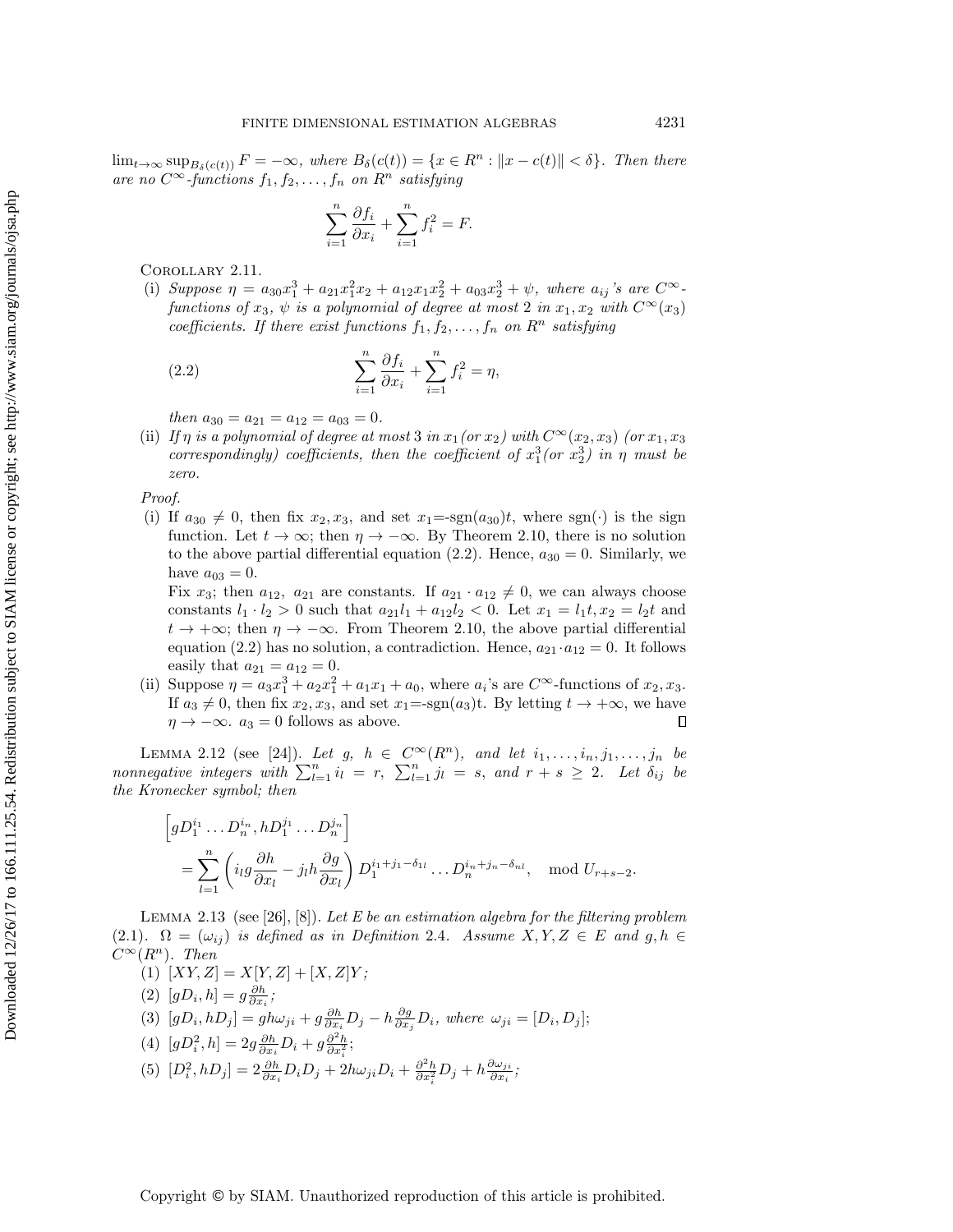(6) 
$$
[D_i^2, D_j^2] = 4\omega_{ji}D_jD_i + 2\frac{\partial\omega_{ji}}{\partial x_i}D_i + 2\frac{\partial\omega_{ji}}{\partial x_i}D_j + \frac{\partial^2\omega_{ji}}{\partial x_i\partial x_j} + 2\omega_{ji}^2;
$$
  
\n(7) 
$$
[D_k^2, hD_iD_j] = 2\frac{\partial h}{\partial x_k}D_kD_iD_j + 2h\omega_{jk}D_iD_k + 2h\omega_{ik}D_kD_j + \frac{\partial^2 h}{\partial x_k}D_iD_j
$$
  
\n
$$
+ 2h\frac{\partial\omega_{jk}}{\partial x_i}D_k + h\frac{\partial\omega_{jk}}{\partial x_k}D_i + h\frac{\partial\omega_{ik}}{\partial x_k}D_j + h\frac{\partial^2\omega_{jk}}{\partial x_i\partial x_k};
$$
  
\n(8) 
$$
[gD_iD_j, hD_k] = g\frac{\partial h}{\partial x_j}D_iD_k + g\frac{\partial h}{\partial x_i}D_jD_k - h\frac{\partial g}{\partial x_k}D_iD_j + gh\omega_{kj}D_i + gh\omega_{ki}D_j +
$$
  
\n
$$
g\frac{\partial^2 h}{\partial x_i\partial x_j}D_k + gh\frac{\partial\omega_{kj}}{\partial x_i}.
$$

Assumption: In this paper, we consider state dimension  $n = 3$  estimation algebra E of system (2.1) with linear rank 2, also  $\dim(E) < \infty$ . Without loss of generality, we assume there exist constants  $c_i, 1 \leq i \leq 2$ , such that  $x_i + c_i \in E, 1 \leq i \leq 2$  and for any constant c,  $x_3 + c \notin E$ .

3. Linear structure of the Wong Ω-matrix. In this section we will prove that the entries of the  $\Omega$ -matrix are polynomials of degree  $\leq 1$ .

We give the following elementary lemma.

Lemma 3.1.

$$
(3.1) \quad [L_0, x_i + c_i] = D_i \in E, 1 \le i \le 2,
$$

$$
[D_2, D_1] = \omega_{12} \in E, \quad [D_1, x_1 + c_1] = 1 \in E
$$

(3.2) 
$$
Y_1 := [L_0, D_1] = \omega_{12}D_2 + \omega_{13}D_3 + \frac{1}{2}\frac{\partial \omega_{12}}{\partial x_2} + \frac{1}{2}\frac{\partial \omega_{13}}{\partial x_3} + \frac{1}{2}\frac{\partial \eta}{\partial x_1} \in E
$$

<span id="page-5-0"></span>(3.3) 
$$
= \omega_{12}D_2 + \omega_{13}D_3 \mod U_0
$$

(3.4) 
$$
Y_2 := [L_0, D_2] = \omega_{21}D_1 + \omega_{23}D_3 + \frac{1}{2}\frac{\partial \omega_{21}}{\partial x_1} + \frac{1}{2}\frac{\partial \omega_{23}}{\partial x_3} + \frac{1}{2}\frac{\partial \eta}{\partial x_2} \in E
$$

<span id="page-5-1"></span>(3.5) 
$$
= \omega_{21} D_1 + \omega_{23} D_3 \mod U_0.
$$

So,  $P_1(x_1, x_2) \subseteq E$ .

We will use the notations  $Y_1, Y_2$  in equations [\(3.3\)](#page-5-0) and [\(3.5\)](#page-5-1) throughout this paper.

The next lemma is very useful for the subsequent proof.

LEMMA 3.2. Suppose  $i = (i_1, \ldots, i_n)$  and  $|i| = \sum_{l=1}^n i_l \geq 2$ ; then

<span id="page-5-2"></span>
$$
gD_1^{i_1}\ldots D_n^{i_n} = gD_{k_1}^{i_{k_1}}\ldots D_{k_n}^{i_{k_n}}
$$
 mod  $U_{|i|-2}$ ,

where g is a  $C^{\infty}$ -function of  $x_1, \ldots, x_n$  and  $k = (k_1, \ldots, k_n)$  is a permutation of  $(1, 2, \ldots, n).$ 

Proof. First,

$$
D_j D_i(\cdot) = \left[ \left( \frac{\partial}{\partial x_j} - f_j \right) \left( \frac{\partial}{\partial x_i} - f_i \right) \right] (\cdot)
$$
  
= 
$$
\frac{\partial^2 (\cdot)}{\partial x_i \partial x_j} - f_j \frac{\partial (\cdot)}{\partial x_i} - \left[ \frac{\partial f_i}{\partial x_j} (\cdot) + f_i \frac{\partial (\cdot)}{\partial x_j} \right] + f_j f_i(\cdot)
$$
  
= 
$$
\left[ \frac{\partial^2}{\partial x_i \partial x_j} - f_j \frac{\partial}{\partial x_i} - \frac{\partial f_i}{\partial x_j} - f_i \frac{\partial}{\partial x_j} + f_j f_i \right] (\cdot).
$$

Similarly,

$$
D_i D_j = \frac{\partial^2}{\partial x_i \partial x_j} - f_i \frac{\partial}{\partial x_j} - \frac{\partial f_j}{\partial x_i} - f_j \frac{\partial}{\partial x_i} + f_j f_i.
$$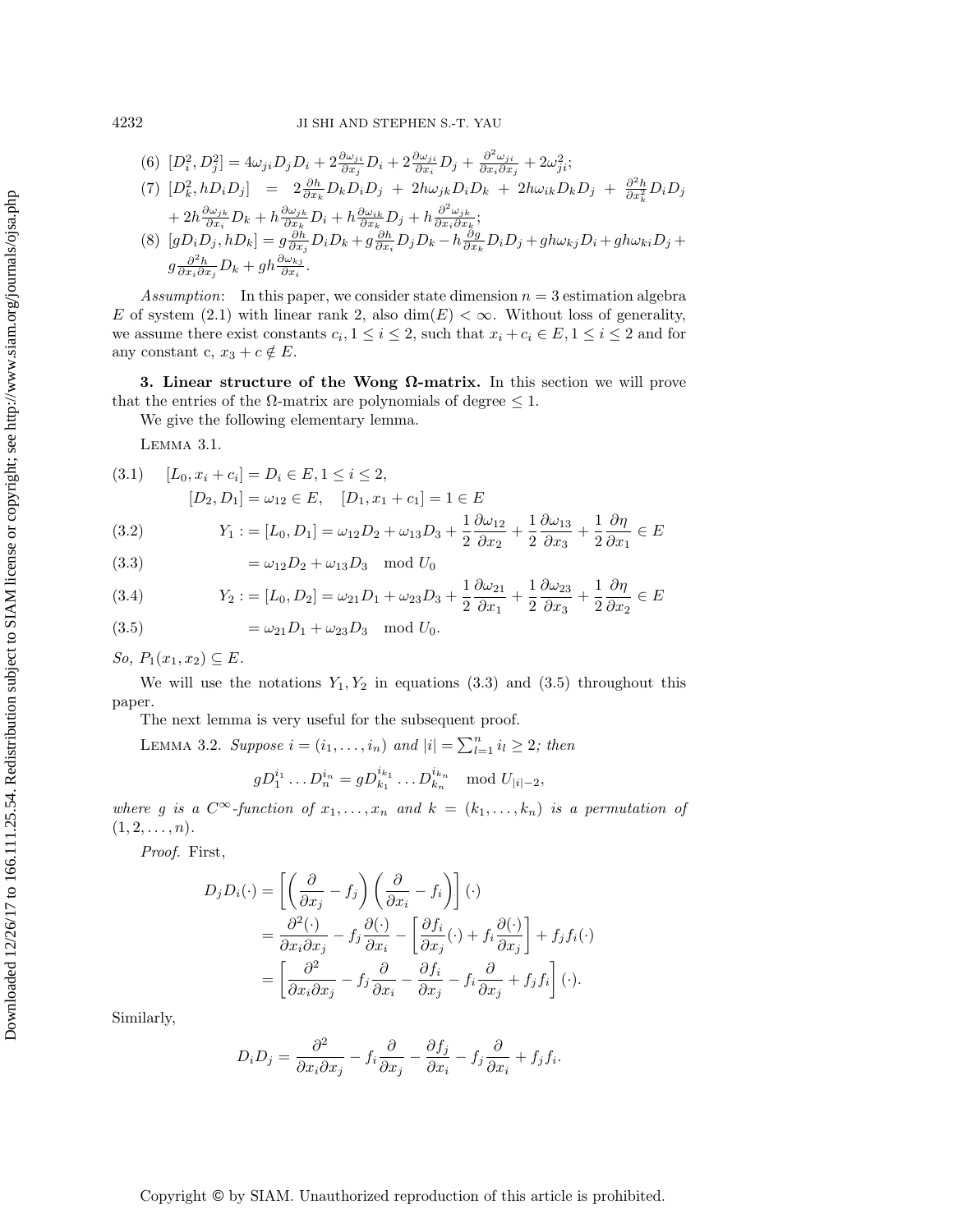Recall that  $\omega_{ji} = \frac{\partial f_i}{\partial x_j} - \frac{\partial f_j}{\partial x_i}$  $\frac{\partial J_j}{\partial x_i}$ ; then  $D_i D_j = D_j D_i + \omega_{ji} = D_j D_i \mod U_0$ . Without loss of generality,  $k_1 \neq 1$ , therefore, by induction,

$$
D_1^{i_1} \dots D_n^{i_n} = gD_1^{i_1} \dots D_{k_1-1}^{i_{k_1-1}} D_{k_1}^{i_{k_1}} \dots D_n^{i_n}
$$
  
\n
$$
= gD_1^{i_1} \dots \left( D_{k_1}^{i_{k_1}} D_{k_1-1}^{i_{k_1-1}} \mod U_{i_{k_1}+i_{k_1-1}-2} \right) D_{k_1+1}^{i_{k_1+1}} \dots D_n^{i_n}
$$
  
\n
$$
= \dots
$$
  
\n
$$
= g \left( D_{k_1}^{i_{k_1}} D_1^{i_1} \dots D_{k_1-1}^{i_{k_1-1}} \mod U_{\sum_{l=1}^{k_1} i_l-2} \right) D_{k_1+1}^{i_{k_1+1}} \dots D_n^{i_n}
$$
  
\n
$$
= gD_{k_1}^{i_{k_1}} D_1^{i_1} \dots D_{k_1-1}^{i_{k_1-1}} D_{k_1+1}^{i_{k_1+1}} \dots D_n^{i_n} \mod U_{|i|-2}
$$
  
\n
$$
= gD_{k_1}^{i_{k_1}} \left( D_{k_2}^{i_{k_2}} D_1^{i_1} \dots D_{i_n}^{i_{k_n}} \mod U_{\sum_{|i|-i_{k_1}-2}} \right) \mod U_{|i|-2}
$$
  
\n
$$
= \dots
$$
  
\n
$$
= gD_{k_1}^{i_{k_1}} \dots D_{k_n}^{i_{k_n}} \mod U_{|i|-2}.
$$

<span id="page-6-0"></span>LEMMA 3.3. For any function  $\phi \in E$ ,  $\phi$  does not contain  $x_1x_3, x_2x_3$  terms.

*Proof.* By Theorem [2.7,](#page-3-1) every function in estimation algebra  $E$  is a polynomial of degree at most 2. Since  $P_1(x_1, x_2) \subseteq E$ , without loss of generality, assume  $\phi$  in E be

$$
\phi = ax_1^2 + bx_2^2 + cx_3^2 + dx_1x_2 + ex_1x_3 + fx_2x_3 + gx_3,
$$

where  $a, b, c, d, e, f, g$  are constants:

 $\boldsymbol{g}$ 

$$
[D_1, \phi] = \frac{\partial \phi}{\partial x_1} = 2ax_1 + dx_2 + ex_3 \in E,
$$
  

$$
[D_2, \phi] = \frac{\partial \phi}{\partial x_2} = 2bx_2 + dx_1 + fx_3 \in E.
$$

<span id="page-6-3"></span>So  $ex_3, fx_3 \in E$ . By assumption,  $x_3 \notin E$ ; hence,  $e = f = 0$ .

THEOREM 3.4.  $\omega_{12}$  is a degree no more than 1 polynomial of  $x_1, x_2$ .

*Proof.* Step [1]: We prove that the degree 2 part of  $\omega_{12}$  can only be const  $\cdot x_3^2$ , where *const* means a constant.

From Theorem [2.9](#page-3-2) and equations [\(3](#page-5-1).3), (3.5),  $\omega_{12}, \omega_{13}, \omega_{23}$  are polynomials. From Lemma [3.3,](#page-6-0) we may assume any  $\phi \in E$  is of the following form:

$$
\phi = ax_1^2 + bx_2^2 + cx_3^2 + dx_1x_2 + gx_3,
$$

where  $a, b, c, d$  are constants. Consider

$$
Z := [L_0, \phi] = (2ax_1 + dx_2)D_1 + (2bx_2 + dx_1)D_2 + (2cx_3 + g)D_3 + a + b + c \in E,
$$
  
\n
$$
[D_1, Z] = 2aD_1 + dD_2 + (2bx_2 + dx_1) \cdot \omega_{21} + (2cx_3 + g) \cdot \omega_{31} \in E,
$$
  
\n
$$
[D_2, Z] = dD_1 + 2bD_2 + (2ax_1 + dx_2) \cdot \omega_{12} + (2cx_3 + g) \cdot \omega_{32} \in E.
$$

Since  $D_1 \in E$ ,  $D_2 \in E$ , we have

<span id="page-6-2"></span>(3.6) 
$$
(2bx_2 + dx_1) \cdot \omega_{21} + (2cx_3 + g) \cdot \omega_{31} \in E
$$

<span id="page-6-1"></span>(3.7)  $(2ax_1 + dx_2) \cdot \omega_{12} + (2cx_3 + g) \cdot \omega_{32} \in E.$ 

 $\Box$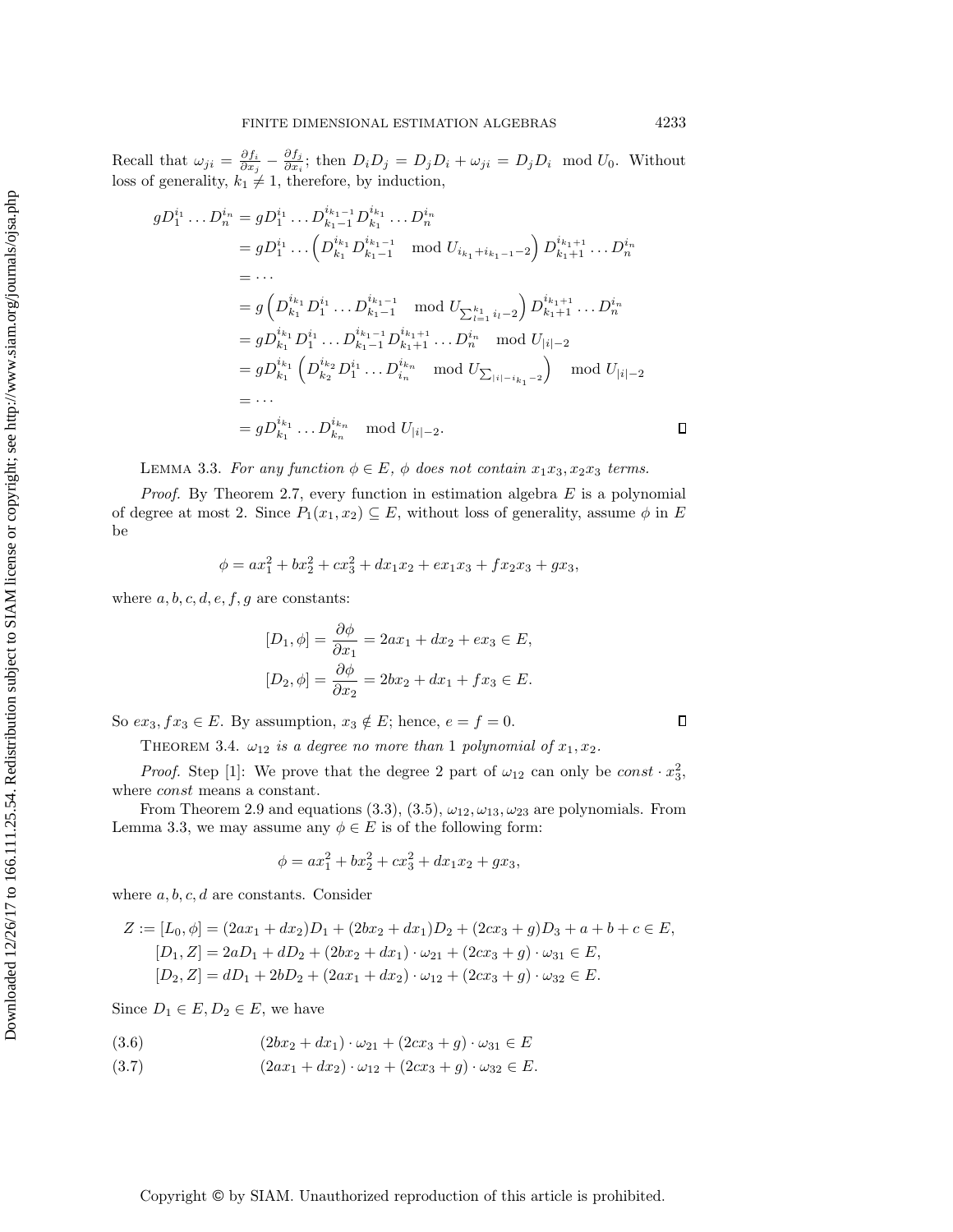Case (1): There exists  $\phi \in E$  in which a, b, d are not all 0. Note in Theorem [2.7](#page-3-1) and Lemma [3.3](#page-6-0) that any function in  $E$  is a degree no more than 2 polynomial and does not contain  $x_1x_3, x_2x_3$  terms.

Case (1.1): If  $c \neq 0$ , then  $\omega_{13}, \omega_{23}$  are degree at most 2 polynomials. If  $a \neq 0$ , then from equation (3.[7\)](#page-6-1) the degree 2 part of  $\omega_{12}$  cannot contain  $x_1^2, x_1x_2, x_2^2$  terms; that is, the degree 2 part of  $\omega_{12}$  can only be  $const \cdot x_3^2$ . If  $b \neq 0$  or  $d \neq 0$ , we can easily find the same conclusion holds.

Case (1.2): If  $c = g = 0$ , then from equations [\(3](#page-6-2).6), (3.[7\)](#page-6-1), we can easily find that the degree 2 part of  $\omega_{12}$  can only be  $const \cdot x_3^2$ .

Case (1.3): If  $c = 0, g \neq 0$ , then

$$
Z = [L_0, \phi] = (2ax_1 + dx_2)D_1 + (2bx_2 + dx_1)D_2 + gD_3 + a + b \in E,
$$
  
\n
$$
[Z, \phi] = (4a^2 + d^2)x_1^2 + (4b^2 + d^2)x_2^2 + 4(a+b)dx_1x_2 + g^2 \in E,
$$
  
\n
$$
\Rightarrow \psi := \hat{a}x_1^2 + \hat{b}x_2^2 + \hat{d}x_1x_2 \in E,
$$

where  $\hat{a} = 4a^2 + d^2$ ,  $\hat{b} = 4b^2 + d^2$ ,  $\hat{d} = 4(a + b)d$  are not all 0. By the above case (1.2), the degree 2 part of  $\omega_{12}$  can only be  $const \cdot x_3^2$ , where const means constant (hereinafter).

Case (2): For any  $\phi \in E$ ,  $a = b = d = 0$ . In this case since  $\omega_{12} \in E$ , the degree 2 part of  $\omega_{12}$  can only be be  $const \cdot x_3^2$ .

From case (1) and case (2), we can assume  $\omega_{12} = \frac{1}{2}kx_3^2 + gx_3 + mx_1 + nx_2 + l \in E$ . Step [2]: In this step we prove that  $\omega_{12}$  is a degree at most one polynomial in  $x_1, x_2.$ 

If  $k = 0$ , then  $g = 0$  by assumption, and the conclusion holds.

If  $k \neq 0$ , without loss of generality assume  $k = 1$ ; then

<span id="page-7-1"></span>(3.8) 
$$
\omega_{12} \in E \Rightarrow \frac{1}{2}x_3^2 + gx_3 \in E
$$

<span id="page-7-2"></span>(3.9) 
$$
[L_0, \omega_{12}] = mD_1 + nD_2 + (x_3 + g)D_3 + \frac{1}{2} \in E \Rightarrow (x_3 + g)D_3 \in E
$$

<span id="page-7-3"></span><span id="page-7-0"></span>
$$
(3.10) \qquad [D_1, (x_3 + g)D_3] = (x_3 + g)\omega_{31} \in E
$$

$$
(3.11) \t [D2, (x3 + g)D3] = (x3 + g)\omega_{32} \in E.
$$

By Theorem [2.7](#page-3-1) and Lemma [3.3,](#page-6-0)  $\omega_{13}$ ,  $\omega_{23}$  are degree at most 1 polynomials of  $x_3$ .

(i) If  $\omega_{31}, \omega_{32}$  are both degree 1, without loss of generality, assume  $\omega_{31} = x_3 +$  $\alpha, \omega_{32} = x_3 + \beta$ , where  $\alpha, \beta$  are constants. From (3.[10\)](#page-7-0),

$$
(x_3 + g)(x_3 + \alpha) = x_3^2 + (g + \alpha)x_3 + g\alpha \in E \Rightarrow x_3^2 + (g + \alpha)x_3 \in E,
$$

combining this with  $(3.8) \Rightarrow (g - \alpha)x_3 \in E \Rightarrow \alpha = g$  $(3.8) \Rightarrow (g - \alpha)x_3 \in E \Rightarrow \alpha = g$ . Similarly,  $\beta = g$ . So  $\omega_{31} = \omega_{32} = x_3 + g$ . Recall that

$$
Y_1 = \omega_{12}D_2 + \omega_{13}D_3 \mod U_0 = \omega_{12}D_2 - (x_3 + g)D_3 \mod U_0 \in E,
$$
  
\n
$$
Y_2 = \omega_{21}D_1 + \omega_{23}D_3 \mod U_0 = \omega_{21}D_1 - (x_3 + g)D_3 \mod U_0 \in E.
$$

Combining  $Y_1, Y_2$  with [\(3](#page-7-2).9) we have

<span id="page-7-4"></span>
$$
(3.12) \t\t\t \omega_{12}D_2 \mod U_0 \in E, \quad \omega_{12}D_1 \mod U_0 \in E.
$$

(ii) Only one of  $\omega_{13}, \omega_{23}$  is degree 1. Without loss of generality, assume  $\omega_{31} =$  $x_3 + \alpha, \omega_{32} = \beta$ . The proof in (i) shows that  $\omega_{12}D_2 \mod U_0 \in E$ . From  $(3.11)$  $(3.11)$ ,  $\omega_{32} = \beta = 0$ . From  $Y_2$  we have  $\omega_{12}D_1 \mod U_0 \in E$ . Therefore, [\(3.12\)](#page-7-4) holds.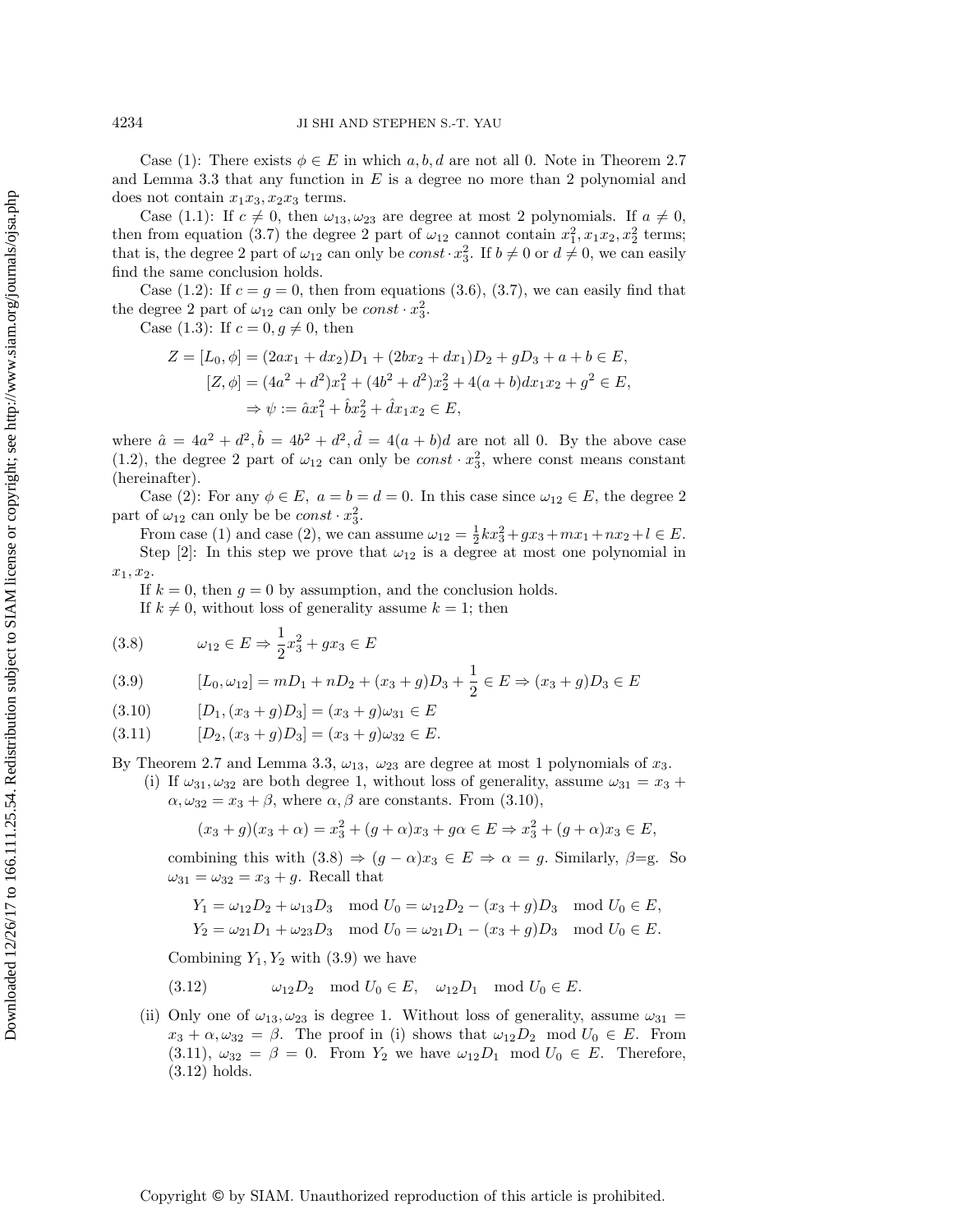(iii) If  $\omega_{31}, \omega_{32}$  are all constants, from the proof of (ii) we can see that (3.[12\)](#page-7-4) also holds.

Namely, (3.[12\)](#page-7-4) always holds. Consider

$$
N_0 = [(x_3 + g)D_3, \omega_{12}D_2 \mod U_0] = (x_3 + g)^2D_2 \mod U_0 \in E,
$$
  
\n
$$
M_1 = [L_0, N_0] = 2(x_3 + g)D_2D_3 \mod U_1 \in E,
$$
  
\n
$$
N_1 = [M_1, N_0] = 2^2(x_3 + g)^2D_2^2 \mod U_1 \in E,
$$
  
\n...  
\n
$$
M_n = [L_0, N_{n-1}] = 2^{2n-1}(x_3 + g)D_2^nD_3 \mod U_n \in E,
$$
  
\n
$$
N_n = [M_n, N_0] = 2^{2n}(x_3 + g)^2D_2^{n+1} \mod U_n \in E,
$$
  
\n...

Continuing this procedure, we can gain an infinite sequence in E which contradicts with the finite dimensionality of E. Hence,  $\omega_{12}$  must be a degree 1 polynomial of  $x_1, x_2$ .  $\Box$ 

<span id="page-8-0"></span>Lemma 3.5. Suppose that

$$
K := cD_3^{n+1} + (2ax_1 + dx_2 + e)D_1D_3^n
$$
  
+  $(2bx_2 + dx_1 + f)D_2D_3^n + \cdots \mod U_n \in E$ ,  

$$
A := (2ax_1 + dx_2 + e)D_3^1 + \cdots \mod U_{l-1} \in E
$$
,  

$$
B := (2bx_2 + dx_1 + f)D_3^l + \cdots \mod U_{l-1} \in E
$$
,

where a, b, c, d, e, f are constants,  $n \geq 1, l \geq 1$ . The  $(\cdots)$  part means terms with highest order but lower order in  $D_3$ . Then  $a = b = d = 0$ .

Proof. If

$$
\det\begin{pmatrix} 2a & d \ d & 2b \end{pmatrix} = 4ab - d^2 \neq 0,
$$

then  $a, d$  are not all zero, and from A and B we have

$$
\begin{cases}\nC_{11} := (x_1 + \tilde{c}_1)D_3^l + \cdots \mod U_{l-1} \in E, \\
C_{12} := (x_2 + \tilde{c}_2)D_3^l + \cdots \mod U_{l-1} \in E, \\
B_{21} = [K, C_{11}] = (2ax_1 + dx_2 + e)D_3^{l+n} + \cdots U_{l+n-1} \in E, \\
B_{22} = [K, C_{12}] = (dx_1 + 2bx_2 + f)D_3^{l+n} + \cdots U_{l+n-1} \in E.\n\end{cases}
$$

For the same reason, we have

$$
\begin{cases} C_{21} := (x_1 + \tilde{c}_1)D_3^{l+n} + \cdots \mod U_{l+n-1} \in E, \\ C_{22} := (x_2 + \tilde{c}_2)D_3^{l+n} + \cdots \mod U_{l+n-1} \in E. \end{cases}
$$

Continuing this procedure, we can gain an infinite sequence in  $E$ , a contradiction! Hence,  $d^2 = 4ab$ .

Suppose  $a \neq 0$ , and let  $d = k_1 \cdot 2a$ , where  $k_1 = \frac{d}{2a}$ ; then  $2b = k_1 \cdot d$ . If  $a + b \neq 0$ , then

$$
K = cD_3^{n+1} + (2ax_1 + dx_2 + e)D_1D_3^n
$$
  
+  $(k_1 \cdot (2ax_1 + dx_2 + e) + c')D_2D_3^n + \cdots \mod U_n,$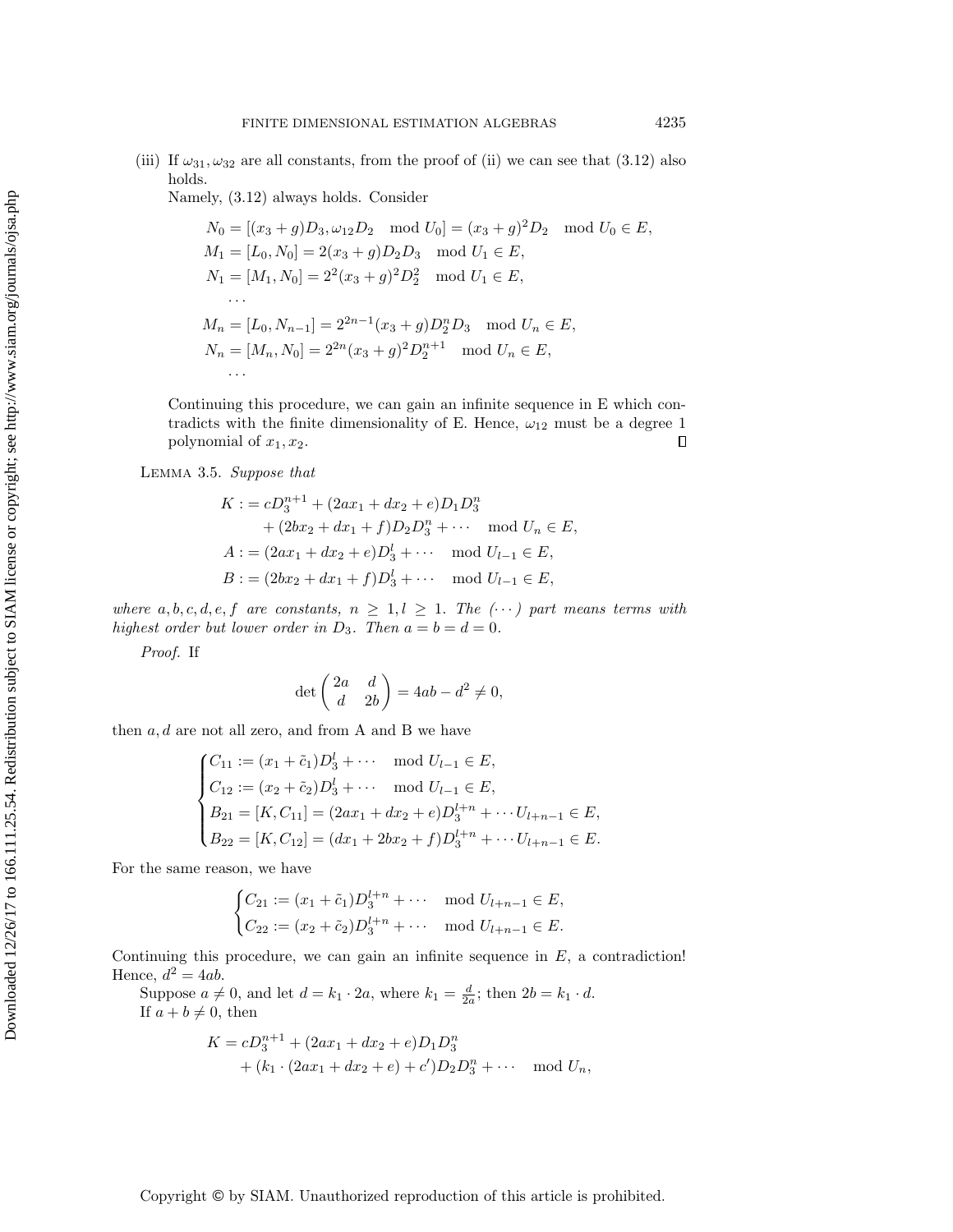where  $c' = f - k_1 \cdot e$ :

$$
T_1 = [K, A] = ((2a + k_1 \cdot d)(2ax_1 + dx_2 + e) + d \cdot c')D_3^{l+n} + \cdots \mod U_{l+n-1},
$$
  
\n
$$
= (2(a + b)(2ax_1 + dx_2 + e) + d \cdot c')D_3^{l+n} + \cdots \mod U_{l+n-1} \in E,
$$
  
\n
$$
\cdots
$$
  
\n
$$
T_n = [K, T_{n-1}] = (2(a + b))^{n-1}((2(a + b)(2ax_1 + dx_2 + e) + d \cdot c')D_3^{l+k \cdot n} + \cdots \mod U_{l+k \cdot n-1},
$$
  
\n
$$
\cdots
$$

Continuing this procedure, we can gain an infinite sequence  $\{T_n\}$  in E, a contradiction! Hence,  $a + b = 0$ ; thus, a, b have the opposite sign. However, this contradicts with  $d^2 = 4ab$ . So  $a = 0$ , and therefore  $d = 0$ . Similarly,  $b = 0$ .  $\Box$ 

<span id="page-9-0"></span>LEMMA 3.6. Since  $\omega_{13}$  is a polynomial of  $x_1, x_2, x_3$ , we may assume that

(3.13) 
$$
\omega_{13} = a_l x_3^l + \cdots + a_1 x_3 + a_0,
$$

where  $a_i, 0 \le i \le l$  are polynomials of  $x_1, x_2, a_l \ne 0$ . If  $l \ge 1$ , then  $a_l \in P_1(x_1, x_2)$ .

Proof. Using Lemma [2.12](#page-4-1) and Lemma [3.2,](#page-5-2) we have

 $\partial x_1 \partial x_3^l$ 

$$
Ad_{L_0}Y_1 = \frac{\partial \omega_{13}}{\partial x_3}D_3^2 + \frac{\partial \omega_{13}}{\partial x_1}D_1D_3 + \frac{\partial \omega_{13}}{\partial x_2}D_2D_3 + \cdots \mod U_1,
$$
  
\n
$$
Ad_{L_0}^2Y_1 = \frac{\partial^2 \omega_{13}}{\partial x_3^2}D_3^3 + 2\frac{\partial^2 \omega_{13}}{\partial x_1 \partial x_3}D_1D_3^2 + 2\frac{\partial^2 \omega_{13}}{\partial x_2 \partial x_3}D_2D_3^2 + \cdots \mod U_2,
$$
  
\n...  
\n
$$
Ad_{L_0}^lY_1 = \frac{\partial^l \omega_{13}}{\partial x_3^l}D_3^{l+1} + l \cdot \frac{\partial^l \omega_{13}}{\partial x_1 \partial x_3^{l-1}}D_1D_3^l + l \cdot \frac{\partial^l \omega_{13}}{\partial x_2 \partial x_3^{l-1}}D_2D_3^l + \cdots \mod U_l,
$$
  
\n
$$
Ad_{L_0}^{l+1}Y_1 = (l+1) \cdot \frac{\partial^{l+1} \omega_{13}}{\partial x_1 \partial x_3^{l}}D_1D_3^{l+1} + (l+1) \cdot \frac{\partial^{l+1} \omega_{13}}{\partial x_2 \partial x_3^{l}}D_2D_3^{l+1} + \cdots \mod U_{l+1},
$$

where  $(\cdots)$  in the above equations means terms with highest order but lower order in  $D_3$ .

 $\partial x_2 \partial x_3^l$ 

Define

1

(3.14) 
$$
M_1 = \frac{1}{l!} Ad_{L_0}^l Y_1 = a_l D_3^{l+1} + \cdots \mod U_l
$$
  
(3.15) 
$$
M_2 = \frac{1}{(l+1)!} Ad_{L_0}^{l+1} Y_1 = \frac{\partial a_l}{\partial x_1} D_1 D_3^{l+1} + \frac{\partial a_l}{\partial x_2} D_2 D_3^{l+1} + \cdots \mod U_{l+1}.
$$

Suppose  $deg(a_l) = k \geq 2$ , where  $deg(a_l)$  means the degree of the polynomial  $a_l$ . Assume that the homogeneous degree  $k$  part of  $a_l$  is

(3.16) 
$$
a_l^{(k)} = b_0 x_1^k + b_1 x_1^{k-1} x_2 + \dots + b_k x_2^k,
$$

Copyright © by SIAM. Unauthorized reproduction of this article is prohibited.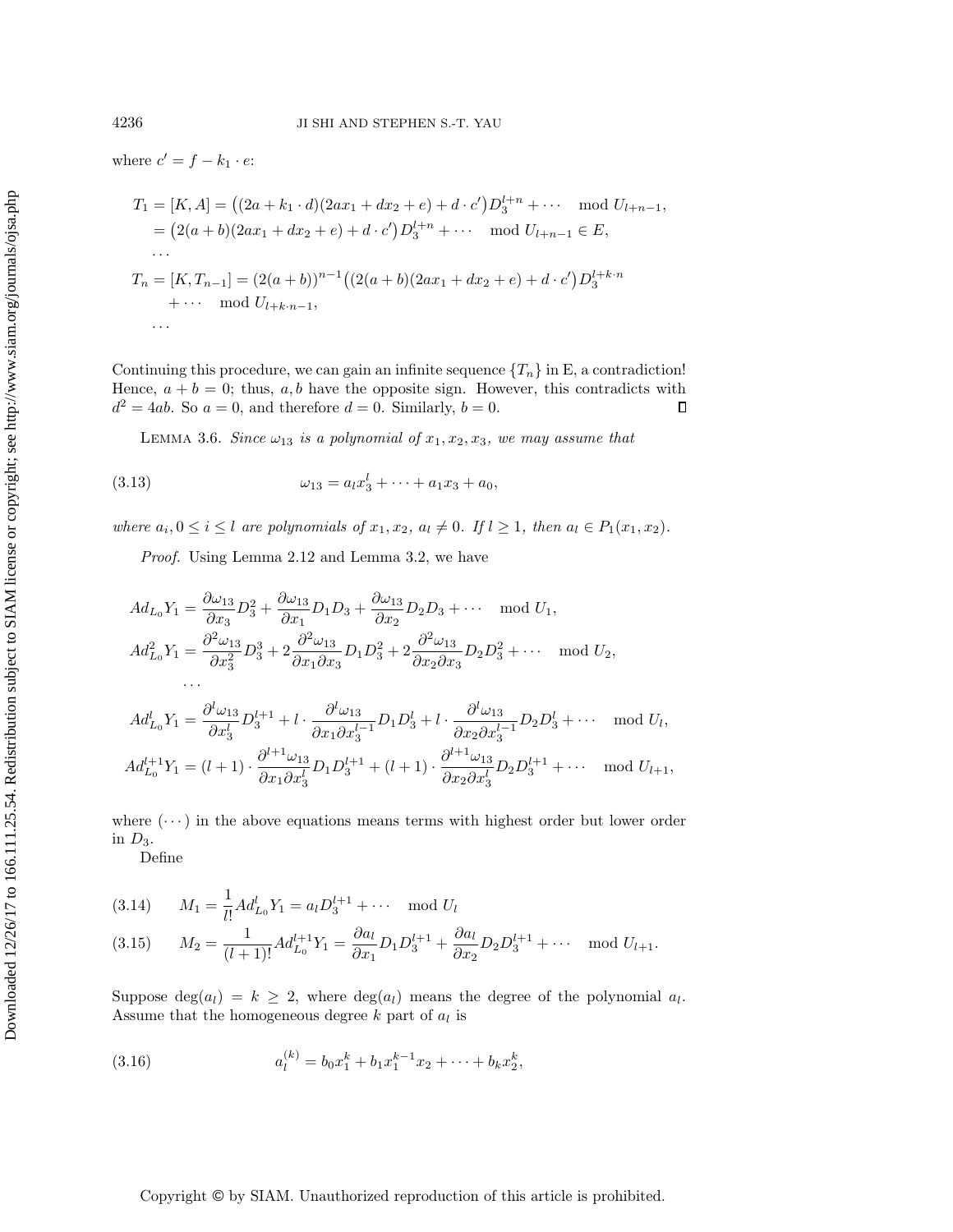where  $b_0, b_1, \ldots, b_k$  are not all zero constants:

$$
A_1 := Ad_{D_1}^{k-i-2}(Ad_{D_2}^i M_1) = \frac{\partial^{k-2} a_l}{\partial x_1^{k-i-2} \partial x_2^i} D_3^{l+1} + \cdots \mod U_l
$$
  
\n
$$
= \left(\frac{1}{2} i! (k-i)! b_i x_1^2 + (i+1)! (k-i-1)! b_{i+1} x_1 x_2 + \frac{1}{2} (i+2)! (k-i-2)! b_{i+2} x_2^2 + pol_1(x_1, x_2)\right) D_3^{l+1} + \cdots \mod U_l
$$
  
\n
$$
:= p(x_1, x_2) D_3^{l+1} + \cdots \mod U_l,
$$

where

(3.18)  
\n
$$
p(x_1, x_2) = \frac{1}{2}i!(k-i)!b_ix_1^2 + (i+1)!(k-i-1)!b_{i+1}x_1x_2
$$
\n
$$
+ \frac{1}{2}(i+2)!(k-i-2)!b_{i+2}x_2^2 + pol_1(x_1, x_2)
$$
\n
$$
:= ax_1^2 + bx_2^2 + dx_1x_2 + pol(x_1, x_2),
$$

with  $a = \frac{1}{2}i!(k-i)!b_i$ ,  $b = \frac{1}{2}(i+2)!(k-i-2)!b_{i+2}$ ,  $d = (i+1)!(k-i-1)!b_{i+1}$ ,  $i =$  $0, 1, \ldots, k-2$ . Consider

$$
A_2 := Ad_{D_1}^{k-i-2}(Ad_{D_2}^i M_2)
$$
  
=  $\frac{\partial^{k-1} a_l}{\partial x_1^{k-i-1} \partial x_2^i} D_1 D_3^{l+1} + \frac{\partial^{k-1} a_l}{\partial x_1^{k-i-2} \partial x_2^{i+1}} D_2 D_3^{l+1} + \cdots \mod U_{l+1}$   
=  $\frac{\partial p(x_1, x_2)}{\partial x_1} D_1 D_3^{l+1} + \frac{\partial p(x_1, x_2)}{\partial x_2} D_2 D_3^{l+1} + \cdots \mod U_{l+1}$   
(3.19) =  $(2ax_1 + dx_2 + c_1) D_1 D_3^{l+1} + (dx_1 + 2bx_2 + c_2) D_2 D_3^{l+1} + \cdots \mod U_{l+1},$ 

where  $c_1, c_2$  are constants. Consider

(3.20) 
$$
\begin{cases} B := [D_1, A_1] = (2ax_1 + dx_2 + c_1)D_3^{l+1} + \cdots \mod U_l \in E, \\ C := [D_2, A_1] = (dx_1 + 2bx_2 + c_2)D_3^{l+1} + \cdots \mod U_l \in E. \end{cases}
$$

Note  $A_2, B, C \in E$  satisfy the assumption of Lemma [3.5,](#page-8-0) and we have  $a = b = d = 0$ . That is,  $b_i = b_{i+1} = b_{i+2} = 0, 0 \leq i \leq k-2$ , which contradict with that  $b_i, i =$  $0, 1, \ldots, k$  are not all zero. So we have proved that  $a_l$  must be a polynomial of  $x_1, x_2$ with degree no more than 1.  $\Box$ 

<span id="page-10-0"></span>Lemma 3.7. Suppose

$$
\omega_{13} = \alpha_k x_1^k + \dots + \alpha_1 x_1 + \alpha_0, k \ge 1, \alpha_k \ne 0,
$$

where  $\alpha_i, 0 \leq i \leq k$  are polynomials of  $x_2, x_3$ . Then  $\alpha_k \in P_1(x_2, x_3)$ .

Proof. From equation  $(3.3)$ , we have

(3.21) 
$$
Ad_{D_1}^k Y_1 = \frac{\partial^k \omega_{12}}{\partial x_1^k} D_2 + \frac{\partial^k \omega_{13}}{\partial x_1^k} D_3 \mod U_0
$$

$$
= const \cdot D_2 + \frac{\partial^k \omega_{13}}{\partial x_1^k} D_3 \mod U_0 \in E
$$

$$
(3.22) \qquad \Longrightarrow \frac{\partial^k \omega_{13}}{\partial x_1^k} D_3 \mod U_0 = k! \cdot \alpha_k D_3 \mod U_0 \in E.
$$

Copyright © by SIAM. Unauthorized reproduction of this article is prohibited.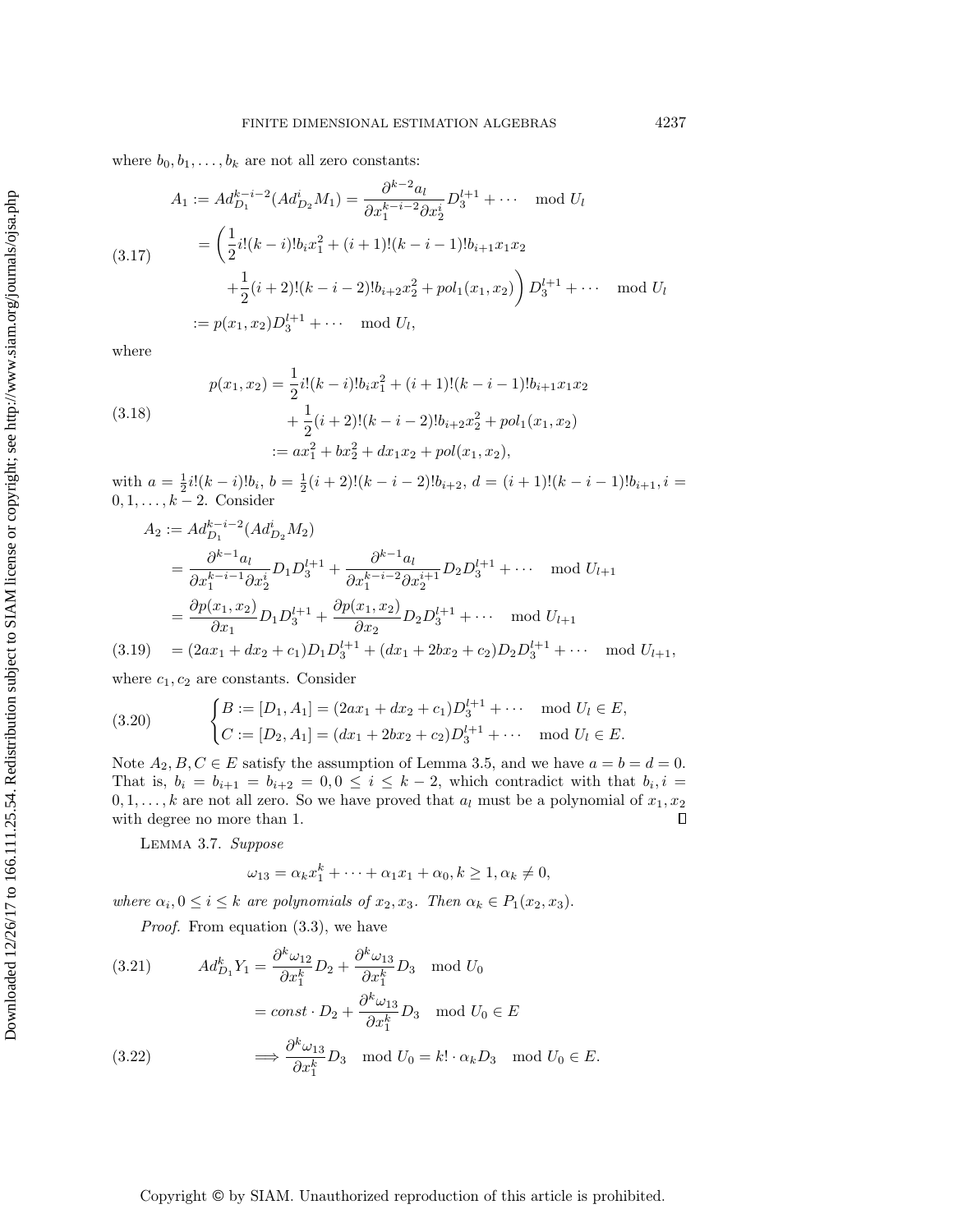Define

$$
M_0 = \alpha_k D_3 \mod U_0 \in E,
$$
  
\n
$$
M_1 = [L_0, M_0] = \frac{\partial \alpha_k}{\partial x_2} D_2 D_3 + \frac{\partial \alpha_k}{\partial x_3} D_3^2 \mod U_1 \in E.
$$

We first prove that when  $\alpha_k$  is a degree 2 polynomial of  $x_2, x_3$ , there exists a contradiction in Part (I). When the degree of  $\alpha_k$  is higher than 2, we will reduce it to degree 2 case in Part (II). Therefore,  $\alpha_k$  must be degree less than 2 polynomial of  $x_2, x_3$ .

Part (I): Suppose  $deg(\alpha_k) = 2$ . We may assume that  $\alpha_k^{(2)} = ax_2^2 + bx_3^2 + dx_2x_3$ , where  $a, b, d$  are not all zero:

$$
M_1 = [L_0, M_0] = (2ax_2 + dx_3 + c_1)D_2D_3 + (2bx_3 + dx_2 + c_2)D_3^2 \mod U_1,
$$

where  $c_1, c_2$  are constants.

Step [1]. We claim that  $a = 0$ . If  $a \neq 0$ , then

$$
Ad_{D_2}^2 M_0 = \frac{\partial^2 \alpha_k}{\partial x_2^2} D_3 \mod U_0 \in E \Longrightarrow D_3 \mod U_0 \in E.
$$

Define

<span id="page-11-0"></span>(3.23) 
$$
\begin{cases} G_1 := [D_2, M_0] = (2ax_2 + dx_3 + c_1)D_3 \mod U_0 \in E, \\ G_2 := [D_3 \mod U_0, M_0] = (2bx_3 + dx_2 + c_2)D_3 \mod U_0 \in E. \end{cases}
$$

Step [1.a]: We claim that  $d^2 = 4ab$ .

If  $d^2 \neq 4ab$ , then from (3.[23\)](#page-11-0) we have

(3.24) 
$$
\begin{cases} (x_2 + e)D_3 \mod U_0 \in E, \\ (x_3 + f)D_3 \mod U_0 \in E, \end{cases}
$$

where  $e$  and  $f$  are constants:

<span id="page-11-3"></span>
$$
[D_2, M_1] = dD_3^2 + 2aD_2D_3 \mod U_1 \in E,
$$
  
(3.25) 
$$
[[D_2, M_1], (x_2 + e)D_3 \mod U_0] = 2aD_3^2 \mod U_1 \in E,
$$

$$
\implies T_1 := D_3^2 \mod U_1 \in E, \quad K := D_2D_3 \mod U_1 \in E
$$

<span id="page-11-1"></span>(3.26) 
$$
\begin{cases} A_{11} := [T_1, M_0] = 2(2bx_3 + dx_2 + c_2)D_3^2 \mod U_1 \in E, \\ A_{12} := [K, A_{11}] \Rightarrow dD_3^3 + 2bD_2D_3^2 \mod U_2 \in E, \end{cases}
$$

$$
A_{13} := [A_{12}, (x_2 + e)D_3 \mod U_0] \Rightarrow bD_3^3 \mod U_2 \in E.
$$

If  $b \neq 0$ , define  $T_2 = D_3^3 \mod U_2 \in E$ , continuing the same procedure as in (3.[26\)](#page-11-1); we can obtain an infinite sequence  $\{T_n\}$  in E, a contradiction! Hence,  $b = 0$ . From  $d^2 \neq 4ab$ , we have  $d \neq 0$ ; let

<span id="page-11-2"></span>(3.27) 
$$
\begin{cases} B_{11} := [T_1, M_1] = 2dD_2D_3^2 \mod U_2 \Rightarrow D_2D_3^2 \mod U_2 \in E, \\ B_{12} := [D_2D_3^2 \mod U_2, (x_2 + e)D_3 \mod U_0] = D_3^3 \mod U_2 \in E, \\ T_2 := D_3^3 \mod U_2 \in E. \end{cases}
$$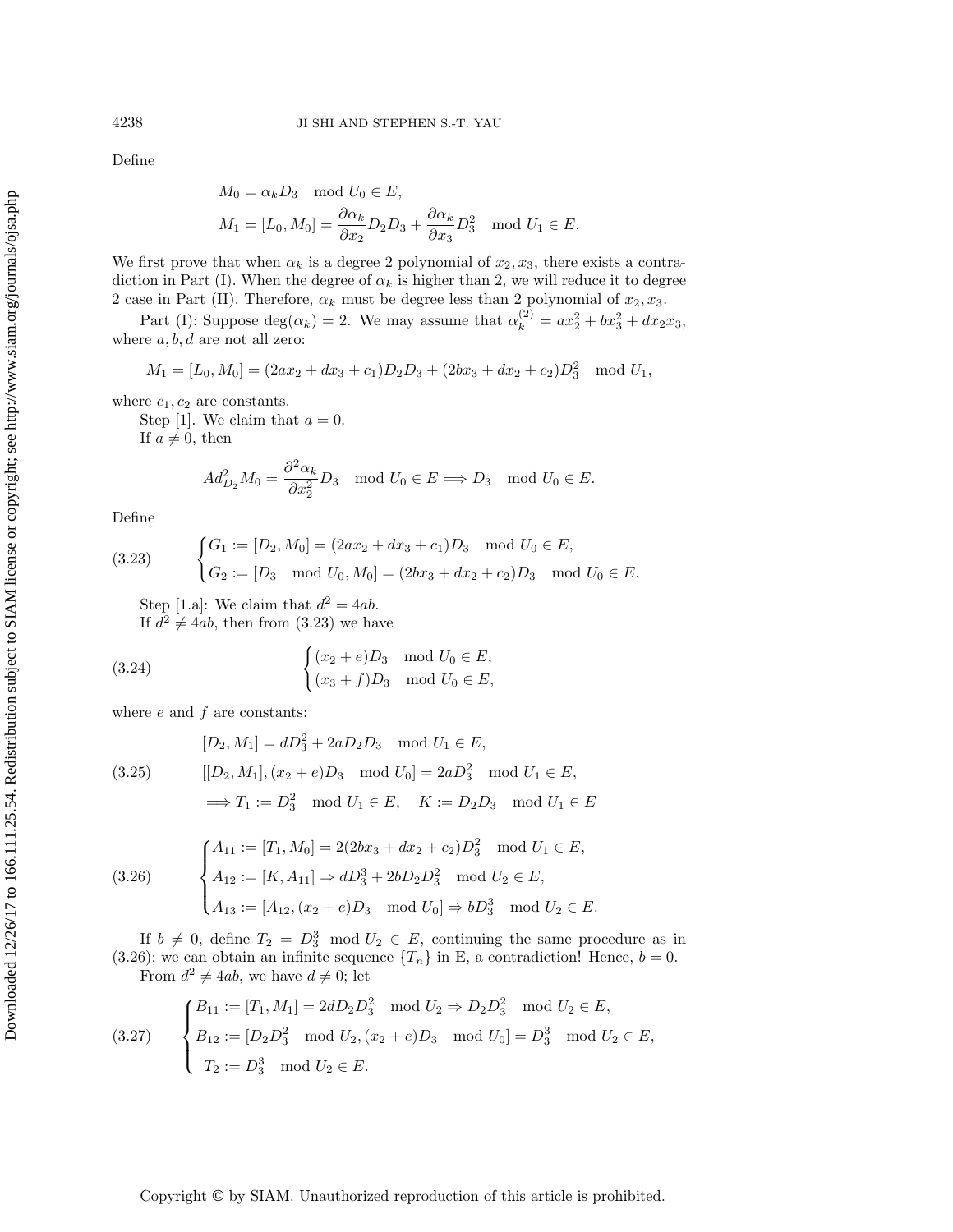Step [1.b]: We claim that  $b = d = 0$ .

If  $b \neq 0$ , we have

$$
C_1 := [[D_2, M_1], M_0] = (2d(2bx_3 + dx_2 + c_2) + 2a(2ax_2 + dx_3 + c_1))D_3^2
$$
  
+ 2a(2bx\_3 + dx\_2 + c\_2)D\_2D\_3 mod U<sub>1</sub>  
= ((4a<sup>2</sup> + 2d<sup>2</sup>)x<sub>2</sub> + (2ad + 4bd)x<sub>3</sub> + const)D\_3^2  
+ 2a(2bx\_3 + dx\_2 + c\_2)D\_2D\_3 mod U<sub>1</sub>,  
(3.28) 
$$
[D_2, C_1] = (4a2 + 2d2)D_3^2 + 2adD_2D_3 mod U_1 \in E.
$$

<span id="page-12-0"></span>

Downloaded 12/26/17 to 166.111.25.54. Redistribution subject to SIAM license or copyright; see http://www.siam.org/journals/ojsa.php Downloaded 12/26/17 to 166.111.25.54. Redistribution subject to SIAM license or copyright; see http://www.siam.org/journals/ojsa.php

Recall from equation (3.25) that 
$$
[D_2, M_1] = dD_3^2 + 2aD_2D_3 \mod U_1 \in E
$$
; then

$$
(3.28) - d \cdot [D_2, M_1] = (4a^2 + d^2)D_3^2 \mod U_1 \in E.
$$

So we have  $H_1 := D_3^2 \mod U_1 \in E$ ,  $D_2D_3 \mod U_1 \in E$ :

<span id="page-12-1"></span>(3.29) 
$$
\begin{cases} R_{11} := [H_1, M_1] = 2(2bD_3^3 + dD_2D_3^2) \mod U_2 \in E, \\ R_{12} := \frac{1}{2}[R_{11}, G_2] = (12b^2 + d^2)D_3^3 + 4bdD_2D_3^2 \mod U_2 \in E, \\ R_{12} - 2b \cdot R_{11} = (4b^2 + d^2)D_3^3 \mod U_2 \in E, \\ \implies H_2 := D_3^3 \mod U_2 \in E. \end{cases}
$$

Continuing the same procedure as in (3.[29\)](#page-12-1), we can get a infinite sequence  $\{H_n\}$  in E, a contradiction. Hence,  $b = 0$ , and by Step [1.a] we have  $d = 0$ .

Now we have

$$
M_1 = (2ax_2 + c_1)D_2D_3 \mod U_1 \in E,
$$
  
\n
$$
[D_2, M_1] = aD_2D_3 \mod U_1 \in E \Rightarrow F_1 := D_2D_3 \mod U_1 \in E,
$$
  
\n
$$
[F_1, M_1] = 2aD_2D_3^2 \mod U_2 \in E \Rightarrow F_2 := D_2D_3^2 \mod U_2 \in E,
$$
  
\n
$$
[F_2, M_1] = 2aD_2D_3^3 \mod U_2 \in E \Rightarrow F_3 := D_2D_3^3 \mod U_2 \in E.
$$
  
\n...

Continuing this procedure, we get a contradiction as usual; hence,  $a = 0$ . The claim of Step [1] is proved.

Step [2]. We claim that  $d = 0$ . Now

$$
M_1 = (dx_3 + c_1)D_2D_3 + (dx_2 + 2bx_3 + c_2)D_3^2 \mod U_1 \in E.
$$

If  $d \neq 0$ , consider

<span id="page-12-2"></span>
$$
[D_2, M_0] = (dx_3 + c_1)D_3 \mod U_0 \in E,
$$
  
(3.30) 
$$
N_0 := [M_1, [D_2, M_0]] = (2d^2x_2 + 2bdx_3 + const)D_3^2 \mod U_1 \in E,
$$

 $\overline{1}$ 

where *const* means constant term:

$$
N_1 := \frac{1}{2d^2} [D_2, N_0] = D_3^2 \mod U_1 \in E.
$$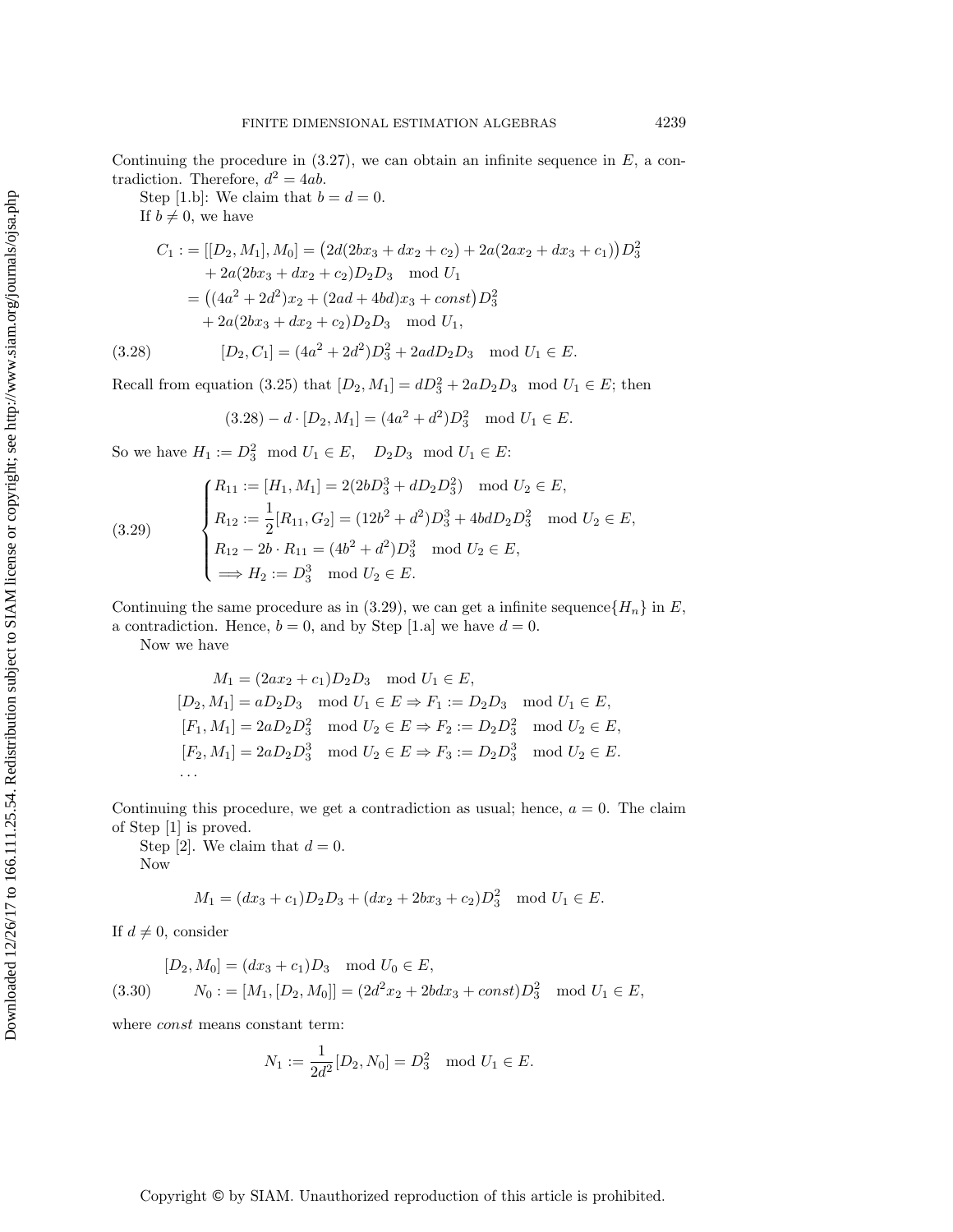If  $b \neq 0$ , then  $b \cdot d \neq 0$ ,

$$
N_2 := [N_1, N_0] = 4bdD_3^3 \mod U_2 \Rightarrow D_3^3 \mod U_2 \in E,
$$
  
\n
$$
N_3 := [N_2, N_0] = 6bdD_3^4 \mod U_3 \Rightarrow D_3^4 \mod U_3 \in E,
$$
  
\n...

Continuing the procedure, we can gain an infinite sequence  $\{N_n\}$  in E, a contradiction. Hence,  $b = 0$ . Now from equation [\(3.30\)](#page-12-2) we have  $(x_2 + const)D_3^2 \mod U_1 \in E$ . Consider

<span id="page-13-0"></span>(3.31) 
$$
\begin{cases} T_1 := [L_0, (x_2 + const)D_3^2 \mod U_1] = D_2D_3^2 \mod U_2 \in E, \\ [T_1, (x_2 + const)D_3^2 \mod U_1] = D_3^4 \mod U_3 \in E, \\ T_2 := \frac{1}{4d}[D_3^4 \mod U_3, M_1] = D_2D_3^4 \mod U_4 \in E. \end{cases}
$$

Continuing the procedure  $(3.31)$  $(3.31)$ , we get a contradiction; hence,  $d = 0$ .

Step [3]. We claim that  $b = 0$ .

Now

$$
M_1 = (2bx_3 + c_2)D_3^2 + c_1D_2D_3 \mod U_1 \in E.
$$

If  $b \neq 0$ , consider

$$
\begin{cases} [L_0, M_1] = 2bD_3^3 \mod U_2 \in E \Rightarrow D_3^3 \mod U_2 \in E, \\ [D_3^3 \mod U_2, M_1] = 6bD_3^4 \mod \in E \Rightarrow D_3^4 \mod \in E, \\ \dots \end{cases}
$$

Continuing the procedure, we get a contradiction; hence,  $b = 0$ .

However,  $a = b = d = 0$  contradict with the assumption that a, b, d are not all zero! Therefore,  $\alpha_k$  cannot be degree 2 polynomial of  $x_2, x_3$ .

Part (II): Assume that  $deg(\alpha_k) = l > 2$ . We may assume that the homogeneous degree l part of  $\alpha_k$  is

$$
\alpha_k^{(l)} = b_0 x_2^l + b_1 x_2^{l-1} x_3 + \dots + b_l x_3^l,
$$

where  $b_0, \ldots, b_l$  are not all zero constants. Consider

$$
Ad_{D_2}^{l-2}M_0 = \left(\frac{1}{2}l!b_0x_2^2 + (l-1)!b_1x_2x_3 + (l-2)!b_2x_3^2 + pol_1(x_2, x_3)\right)D_3 \mod U_0 \in E,
$$

where  $pol_1(x_2, x_3)$  comes from the homogeneous degree l part of  $\alpha_k$ . By Part (I), we have  $b_0 = b_1 = b_2 = 0$ .

If  $b_3 \neq 0$ , then  $\alpha_k^{(l)} = b_3 x_2^{l-3} x_3^3 + \cdots + b_l x_3^l$ . Consider

$$
\begin{cases}\nAd_{D_2}^{l-3} M_0 = ((l-3)!b_3x_3^3 + pol_2(x_2, x_3))D_3 \mod U_0 \in E, \\
\Rightarrow N_0 := (x_3^3 + pol_2(x_2, x_3)) D_3 \mod U_0 \in E, \\
T_0 := \frac{1}{6} Ad_{L_0}^2 N_0 = (x_3 + const)D_3^3 + \cdots \mod U_2 \in E, \\
T_1 := Ad_{L_0} T_0 = D_3^4 + \cdots \mod U_3 \in E, \\
T_2 := \frac{1}{4}[T_1, T_0] = D_3^6 + \cdots \mod U_5 \in E, \\
\cdots\n\end{cases}
$$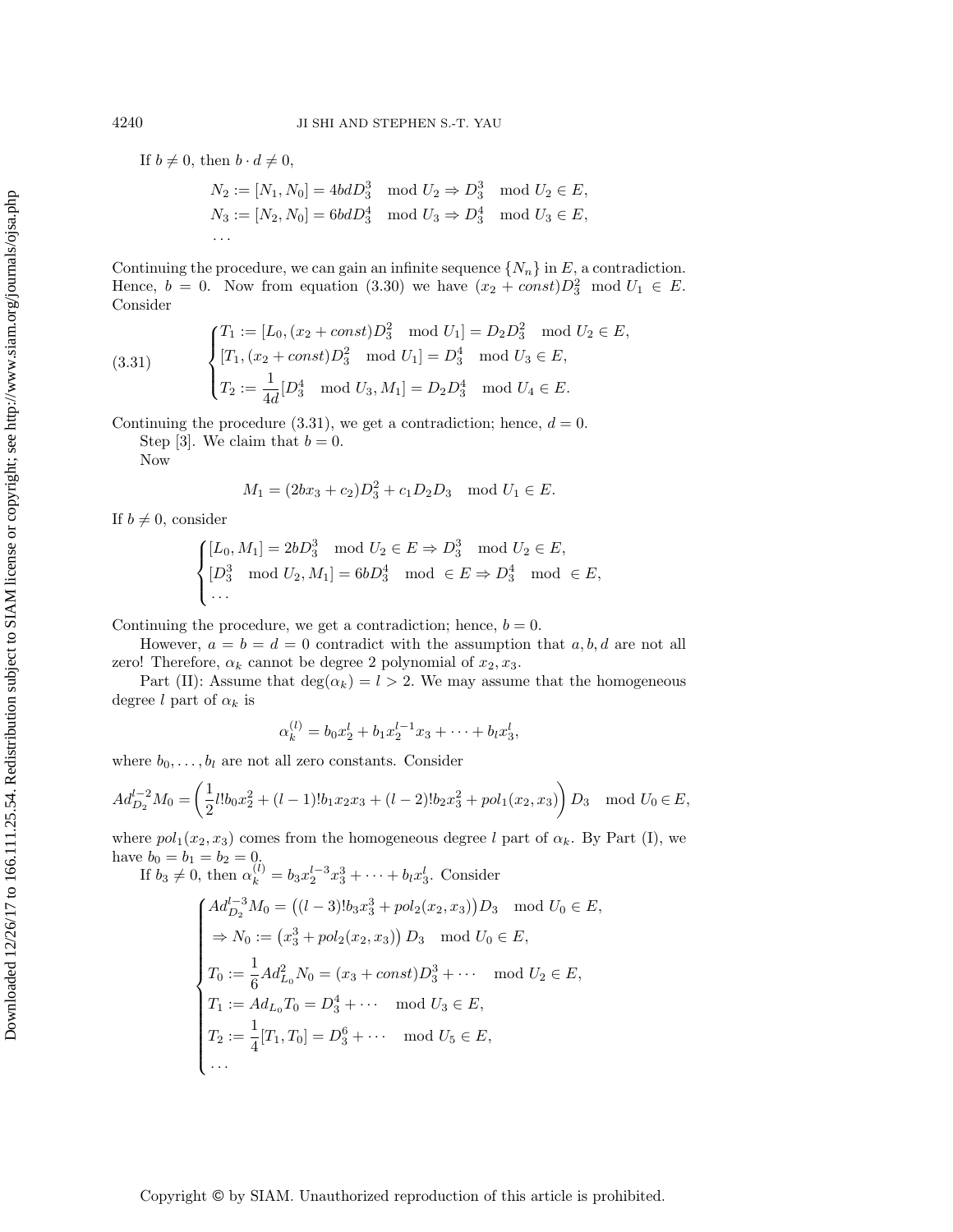where  $(\cdots)$  in  $\{T_n\}$  means terms with highest order but lower order in  $D_3$ . Continuing this procedure, we get a contradiction. Hence,  $b_3 = 0$ ; similarly, repeating the above procedure we can get that  $b_4 = \cdots = b_l = 0$ . That is,  $b_0, \ldots, b_l$  are all zero, a contradiction!

From Part(I) and (II) we see that  $\alpha_k$  can only be degree at most 1 polynomial of  $x_2, x_3.$  $\Box$ 

<span id="page-14-0"></span>LEMMA 3.8. Suppose that  $\omega_{13} = a_l x_3^l + \cdots + a_1 x_3 + a_0, (l \ge 1), a_l \ne 0$ , where  $a_i, 0 \leq i \leq l$  are polynomials of  $x_1, x_2$ . Then  $l < 2$ .

*Proof.* Assume that  $\omega_{13} = \alpha_k x_1^k + \cdots + \alpha_1 x_1 + \alpha_0, k \ge 0, \alpha_k \ne 0$ . Suppose  $l \ge 2$ . Part (I):  $k \geq 1$  case. We claim that  $l < 2$ .

By Lemma [3.7,](#page-10-0) we can assume that  $\alpha_k = ax_2 + bx_3 + c$ , where  $a, b, c$  are not all zero constants. From Lemma [3.6,](#page-9-0)  $a_l$  is a degree  $\leq 1$  polynomial of  $x_1, x_2$ ; assume  $a_l = c_1x_1 + c_2x_2 + c_0$ , where  $c_0, c_1, c_2$  are not all zero. Note that  $\omega_{12}$  is a degree  $\leq 1$ polynomial of  $x_1, x_2$ ; we have

$$
\frac{1}{k!} Ad_{D_1}^k Y_1 = const \cdot D_2 + \frac{1}{k!} \frac{\partial^k \omega_{13}}{\partial x_1^k} D_3 \mod U_0 \Rightarrow Z := \alpha_k D_3 \mod U_0 \in E,
$$
  
\n
$$
T_1 := [L_0, Z] = aD_2 D_3 + bD_3^2 \mod U_1 \in E,
$$
  
\n
$$
T_2 := [T_1, Z] = (a^2 + 2b^2)D_3^2 + abD_2 D_3 \mod U_1 \in E,
$$
  
\n
$$
T_2 - b \cdot T_1 = (a^2 + b^2)D_3^2 \mod U_1 \in E.
$$

Step [1]. We claim that when  $a, b$  are not all zero, then  $l < 2$  holds. If a, b are not all zero, then  $K_0 := D_3^2 \mod U_1 \in E$ . Consider

$$
Ad_{K_0}^l Y_1 = 2^l \cdot \frac{\partial^l \omega_{13}}{\partial x_3^l} D_3^{l+1} \mod U_l \in E
$$
  
=  $2^l \cdot l! a_l D_3^{l+1} \mod U_l \in E \Rightarrow a_l D_3^{l+1} \mod U_l \in E.$ 

If  $c_1 \neq 0$ , then  $[D_1, a_l D_3^{l+1}] = c_1 D_3^{l+1} \mod U_l \in E$ . If  $c_2 \neq 0$ , then  $[D_2, a_l D_3^{l+1}] =$  $c_2 D_3^{l+1} \mod U_l \in E$ . If  $c_1 = c_2 = 0$ ; then  $c_0 \neq 0$ , and we have  $c_0 D_3^{l+1} \mod U_l \in E$ . In both cases, we have  $K_1 := D_3^{l+1} \mod U_l \in E$ . Consider

$$
Ad_{K_1}^l Y_1 = (l+1)^l \cdot \frac{\partial^l \omega_{13}}{\partial x_3^l} D_3^{l^2+1} \mod U_{l^2} \in E
$$
  
=  $(l+1)^l \cdot l! \cdot a_l D_3^{l^2+1} \mod U_{l^2} \in E \Rightarrow a_l D_3^{l^2+1} \mod U_{l^2} \in E.$ 

For the same reason as above, we have  $K_2 := D_3^{l^2+1} \mod U_{l^2} \in E$ . Repeat the above procedure; we can get a infinite sequence  $\{K_n\}$  in E, a contradiction. Hence,  $l < 2$ holds.

Step [2]. We claim that when  $a = b = 0, l < 2$  holds.

If  $a = b = 0$ , then  $\alpha_k = c \neq 0$ . Without loss of generality, we can assume  $\alpha_k = 1$ . Then  $Z = D_3 \mod U_0 \in E$ . Consider

$$
M_0 := \frac{1}{(l-1)!} A d_Z^{(l-1)} Y_1 = (la_l x_3 + a_{l-1}) D_3 \mod U_0 \in E,
$$
  
\n
$$
N_0 := \frac{1}{l!} A d_Z^l Y_1 = a_l D_3 \mod U_0 \in E,
$$
  
\n
$$
[L_0, N_0] = c_1 D_1 D_3 + c_2 D_2 D_3 \mod U_1 \in E,
$$
  
\n
$$
[[L_0, N_0], N_0] = (c_1^2 + c_2^2) D_3^2 \mod U_1 \in E.
$$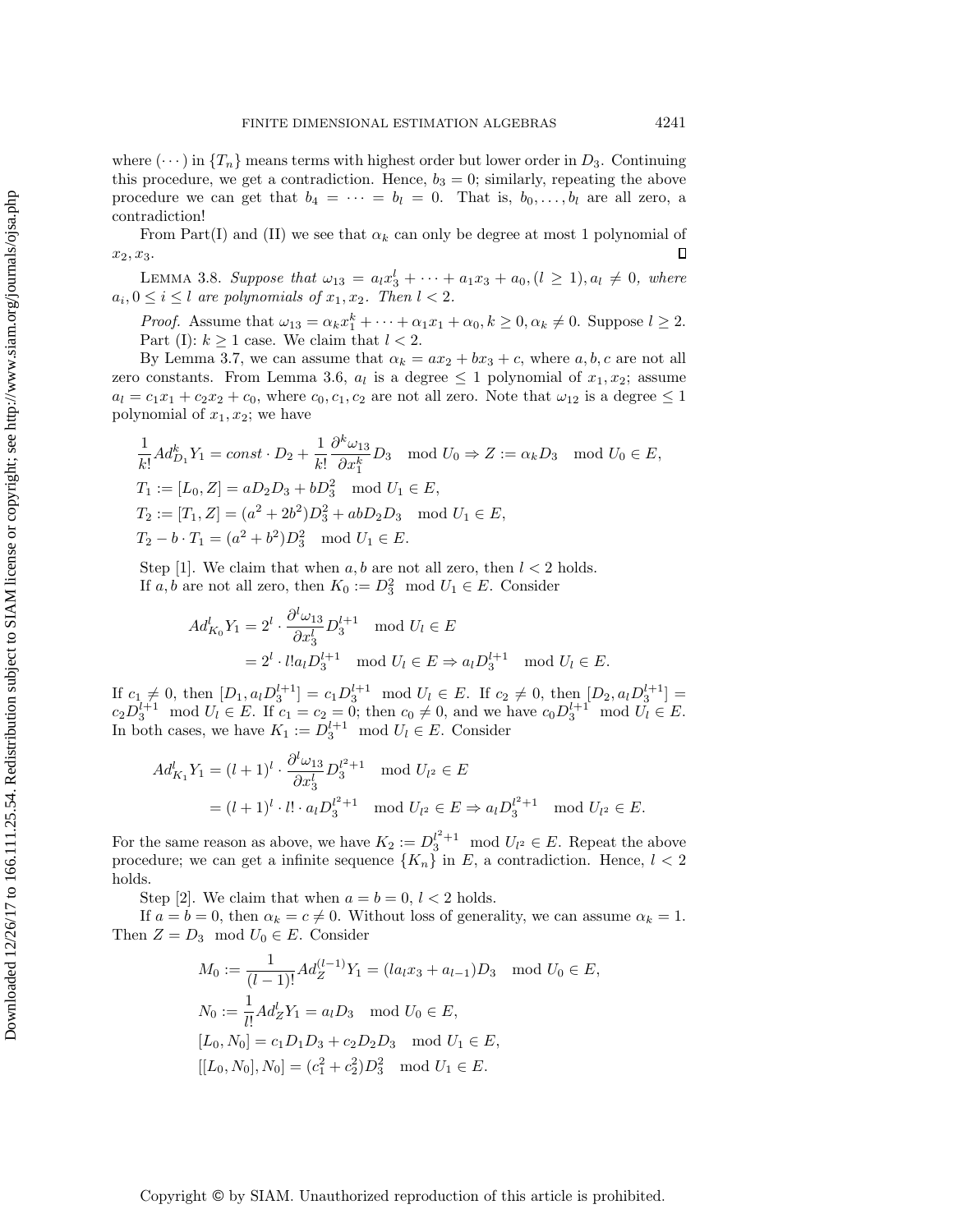Step [2.a]. If  $c_1, c_2$  are not all zero, then  $D_3^2 \mod U_1 \in E$ . Just like the proof in Step [1], we have  $l < 2$  in this case.

Step [2.b]. If  $c_1 = c_2 = 0$ , without loss of generality, we may assume that  $a_l = 1$ . Then  $M_0 = (lx_3 + a_{l-1})D_3 \mod U_0 \in E$ . Since  $a_{l-1}$  is a polynomial of  $x_1, x_2$ , suppose  $deg(a_{l-1}) = r.$ 

(\*).  $r \geq 2$  case. We may assume that the homogeneous degree r part of  $a_{l-1}$  is

$$
a_{l-1}^{(r)} = b_s x_1^{r-s} x_2^s + \dots + b_t x_1^{r-t} x_2^t,
$$

where  $b_s, \ldots, b_t$  are constants and  $0 \le s \le t \le r, b_s \neq 0, b_t \neq 0$ . Consider

$$
Ad_{D_1}^{r-s-1}(Ad_{D_2}^s M_0)
$$
  
=  $(s!(r-s)!b_sx_1 + (s+1)!(r-s-1)!b_{s+1}x_2 + const)D_3 \mod U_0 \in E$ ,  
 $\implies R := (ex_1 + fx_2 + const)D_3 \mod U_0 \in E$ ,  
 $T := [L_0, R] = eD_1D_3 + fD_2D_3 \mod U_1 \in E$ ,  
 $[T, R] = (e^2 + f^2)D_3^2 \mod U_1 \in E \implies D_3^2 \mod U_1 \in E$ ,

where  $e = s!(r - s)!b_s \neq 0, f = (s + 1)!(r - s - 1)!b_{s+1}$ . From the proof in Step [1], we have  $l < 2$  in this case.

(\*\*).  $r \le 1$  case. Assume  $a_{l-1} = k_1x_1 + k_2x_2 + k_0$ , where  $k_1, k_2, k_0$  are constants. Consider

$$
M_1 = [L_0, M_0] = lD_3^2 + k_1 D_1 D_3 + k_2 D_2 D_3 \mod U_1 \in E,
$$
  
\n
$$
M_2 = [M_1, M_0] = (2l^2 + k_1^2 + k_2^2)D_3^2 + lk_1 D_1 D_3 + lk_2 D_2 D_3 \mod U_1 \in E,
$$
  
\n
$$
M_2 - l \cdot M_1 = (l^2 + k_1^2 + k_2^2)D_3^2 \mod U_1 \in E \Rightarrow D_3^2 \mod U_1 \in E.
$$

From the proof in Step [1], we have  $l < 2$  in this case.

By Steps [1] and [2], we have proved that for  $k \ge 1$  case,  $l < 2$  holds.

Part (II):  $k = 0$  case. In this case,  $\omega_{13}$  is a polynomial of  $x_2, x_3$ .

- (1) Suppose the degree of  $\omega_{13}$  with respect to  $x_2$  is at least 1 since  $x_2$  plays the same role as  $x_1$  in  $\omega_{13}$ ; by the argument of Part (I), we have  $l < 2$  also holds.
- (2) Suppose  $\omega_{13}$  is a polynomial of  $x_3$  and is irrelevant with  $x_1, x_2$  variables. Then  $a_l, \ldots, a_0$  are constants. Without loss of generality, assume  $a_l = 1$ . Consider

$$
A_1 := \frac{1}{l!} Ad_{L_0}^{l-1} Y_1 = (x_3 + const)D_3^l + \cdots \mod U_{l-1} \in E,
$$
  
\n
$$
A_2 := \frac{1}{l!} Ad_{L_0}^l Y_1 = D_3^{l+1} + \cdots \mod U_l \in E,
$$
  
\n
$$
A_3 := [A_2, A_1] = (l+1)D_3^{2l} + \cdots \mod U_{2l-1} \in E,
$$
  
\n
$$
\cdots
$$

 $\Box$ 

Continuing this procedure, we get a contradiction as above. Hence,  $l < 2$  holds.

From Part (I) and Part (II), we have proved  $l < 2$ .

<span id="page-15-0"></span>LEMMA 3.9. By Lemma [3.8](#page-14-0),  $\omega_{13} = a_1x_3 + a_0$ , where  $a_1 \in P_1(x_1, x_2)$ . Then  $a_0 \in P_2(x_1, x_2)$ .

*Proof.* Assume  $a_1 = k_1x_1 + k_2x_2 + k_0$ , where  $k_0, k_1, k_2$  are constants. Suppose  $deg(a_0) = k > 2$  and the homogeneous degree k part of  $a_0$  is

$$
a_0^{(k)} = b_0 x_1^k + b_1 x_1^{k-1} x_2 + \dots + b_k x_2^k,
$$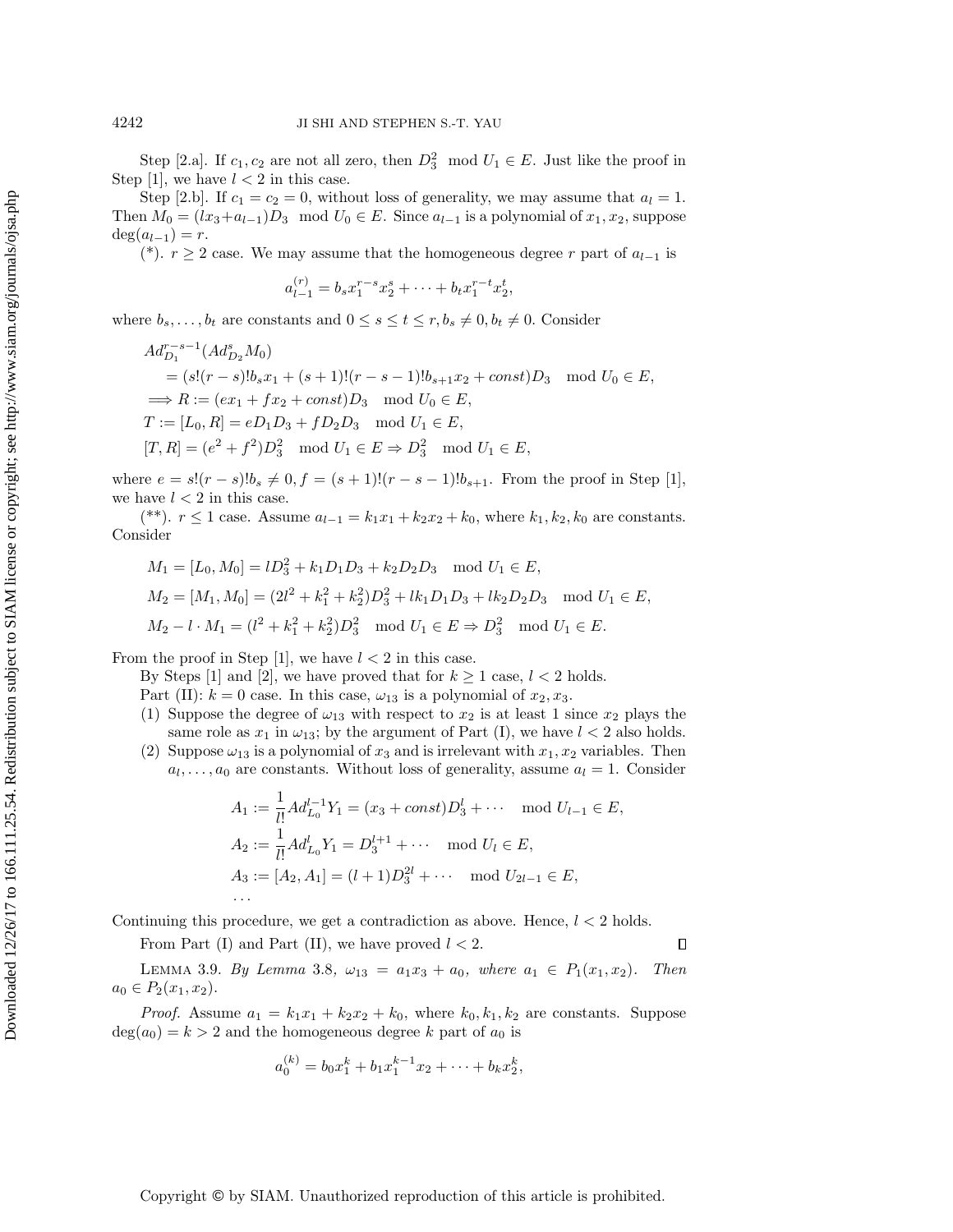where  $b_0, \ldots, b_k$  are not all zero constants. Consider

$$
Ad_{L_0}Y_1 = \frac{\partial \omega_{13}}{\partial x_3} D_3^2 + \frac{\partial \omega_{13}}{\partial x_1} D_1 D_3 + \frac{\partial \omega_{13}}{\partial x_2} D_2 D_3 + \cdots \mod U_1
$$
  
=  $a_1 D_3^2 + \left(k_1 x_3 + \frac{\partial a_0}{\partial x_1}\right) D_1 D_3 + \left(k_2 x_3 + \frac{\partial a_0}{\partial x_2}\right) D_2 D_3 + \cdots \mod U_1 \in E.$ 

For  $i = 0, \ldots, k - 2$ , denote

$$
p_i(x_1, x_2) := \frac{\partial^{k-2} a_0}{\partial x_1^{k-i-2} \partial x_2^i} = \frac{1}{2} (k-i)! \cdot i! b_i x_1^2 + (k-i-1)! \cdot (i+1)! b_{i+1} x_1 x_2
$$

$$
+ \frac{1}{2} (k-i-2)! \cdot (i+2)! b_{i+2} x_2^2 + pol_1(x_1, x_2)
$$

$$
= ax_1^2 + bx_2^2 + dx_1 x_2 + pol_1(x_1, x_2),
$$

where  $a = \frac{1}{2}(k-i)! \cdot i! b_i$ ,  $b = \frac{1}{2}(k-i-2)! \cdot (i+2)! b_{i+2}$ ,  $d = (k-i-1)! \cdot (i+1)! b_{i+1}$ . Consider

$$
K := Ad_{D_2}^i (Ad_{D_1}^{k-i-2} (Ad_{L_0} Y_1))
$$
  
=  $\frac{\partial^{k-2} a_1}{\partial x_1^{k-i-2} \partial x_2^i} D_3^2 + \frac{\partial p_i(x_1, x_2)}{\partial x_1} D_1 D_3 + \frac{\partial p_i(x_1, x_2)}{\partial x_2} D_2 D_3 + \cdots \mod U_1$   
=  $const \cdot D_3^2 + (2ax_1 + dx_2 + e)D_1 D_3 + (2bx_2 + dx_1 + f)D_2 D_3$   
+  $\cdots \mod U_1 \in E$ ,

where  $e, f$  are constants:

$$
B := Ad_{D_1}^{k-i-1}(Ad_{D_2}^i Y_1) = \frac{\partial^{k-1} \omega_{13}}{\partial x_1^{k-i-1} \partial x_2^i} D_3 \mod U_0
$$
  
\n
$$
= \frac{\partial p_i(x_1, x_2)}{\partial x_1} D_3 \mod U_0 = (2ax_1 + dx_2 + e)D_3 \mod U_0,
$$
  
\n
$$
C := Ad_{D_1}^{k-i-2}(Ad_{D_2}^{i+1} Y_1) = \frac{\partial^{k-1} \omega_{13}}{\partial x_1^{k-i-2} \partial x_2^{i+1}} D_3 \mod U_0
$$
  
\n
$$
= \frac{\partial p_i(x_1, x_2)}{\partial x_2} D_3 \mod U_0 = (2bx_2 + dx_1 + f)D_3 \mod U_0.
$$

K, B, C satisfy the assumption of Lemma [3.5,](#page-8-0) so  $a = b = d = 0$ . That is,  $b_i = b_{i+1} =$  $b_{i+2} = 0, i = 0, \ldots, k-2$ , a contradiction. Therefore,  $a_0 \in P_2(x_1, x_2)$ .  $\Box$ 

<span id="page-16-1"></span>THEOREM 3.10.  $\omega_{13}, \omega_{23}$  are degree at most 1 polynomials of  $x_1, x_2, x_3$ .

*Proof.* By Lemma [3.9,](#page-15-0) we may assume that  $\omega_{13} = a_1 x_3 + a_0$ ,  $a_1 = c_1 x_1 + c_2 x_2 +$  $c_0, a_0^{(2)} = ax_1^2 + bx_2^2 + dx_1x_2$ , where  $c_0, c_1, c_2, a, b, d$  are constants. Consider

<span id="page-16-0"></span>(3.32)  

$$
\begin{cases}\n[D_1, Y_1] = const \cdot D_2 + \frac{\partial \omega_{13}}{\partial x_1} D_3 \mod U_0, \\
\Rightarrow G_1 := (c_1 x_3 + 2ax_1 + dx_2 + e)D_3 \mod U_0 \in E, \\
[D_2, Y_1] = const \cdot D_1 + \frac{\partial \omega_{13}}{\partial x_2} D_3 \mod U_0, \\
\Rightarrow G_2 := (c_2 x_3 + 2bx_2 + dx_1 + f)D_3 \mod U_0 \in E,\n\end{cases}
$$

where  $e, f$  are constants.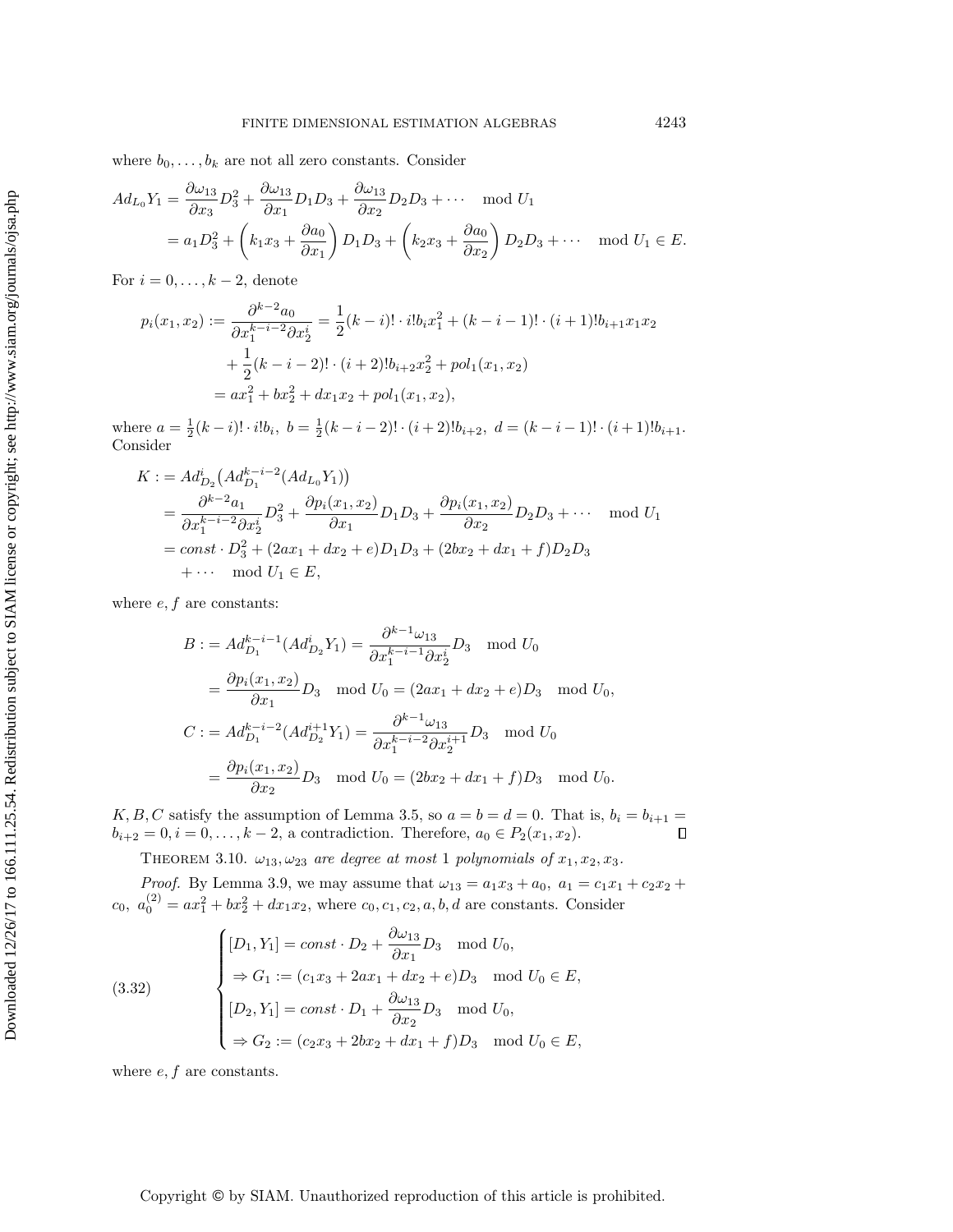Step [1]. We claim that  $a_l$  is a constant, that is,  $c_1 = c_2 = 0$ .

If  $c_1, c_2$  are not all zero, without loss of generality, we can assume that  $c_1 \neq 0$ . From (3.[32\)](#page-16-0) we have

$$
T := \frac{c_2}{c_1} \cdot G_1 - G_2 = \left( \left( \frac{2a \cdot c_2}{c_1} - d \right) x_1 + \left( \frac{d \cdot c_2}{c_1} - 2b \right) x_2 + const \right) D_3 \mod U_0
$$
  
=  $(\alpha_1 x_1 + \alpha_2 x_2 + const) D_3 \mod U_0 \in E$ ,  
[ $L_0, T$ ] =  $\alpha_1 D_1 D_3 + \alpha_2 D_2 D_3 \mod U_1 \in E$ ,  
[ $L_0, T$ ],  $T$ ] =  $(\alpha_1^2 + \alpha_2^2) D_3^2 \mod U_1 \in E$ ,  
1.  $\alpha_2^2 G_2 = 1$  and  $\alpha_3^2 G_3 = 21$ 

where  $\alpha_1 = \frac{2a \cdot c_2}{c_1} - d, \alpha_2 = \frac{d \cdot c_2}{c_1} - 2b.$ 

If  $\alpha_1, \alpha_2$  are not all zero, denote  $A_1 := D_3^2 \mod U_1 \in E$ :

<span id="page-17-0"></span>(3.33) 
$$
\begin{cases} [A_1, Y_1] = 2a_1D_3^2 \mod U_1 \in E \Rightarrow a_1D_3^2 \mod U_1 \in E, \\ [L_0, a_1D_3^2 \mod U_1] = c_1D_1D_3^2 + c_2D_2D_3^2 \mod U_2 \in E, \\ [L_0, a_1D_3^2 \mod U_1], a_1D_3^2 \mod U_1] = (c_1^2 + c_2^2)D_3^4 \mod U_3 \in E, \\ \Rightarrow A_2 := D_3^4 \mod U_3 \in E, \\ \dots \end{cases}
$$

Continuing this procedure, we get a contradiction. Hence,  $\alpha_1 = \alpha_2 = 0$ , that is,

$$
\frac{2a \cdot c_2}{c_1} - d = 0 \Rightarrow 2a \cdot c_2 = d \cdot c_1,
$$
  

$$
\frac{d \cdot c_2}{c_1} - 2b = 0 \Rightarrow 2b \cdot c_1 = d \cdot c_2.
$$

Using  $2a \cdot c_2 = d \cdot c_1$  and recalling  $c_1 \neq 0$ , we have

$$
N_0 := c_1 \cdot G_1 = c_1 \cdot (c_1x_3 + 2ax_1 + dx_2 + e)D_3 \mod U_0
$$
  
\n
$$
= (c_1^2x_3 + 2a \cdot c_1x_1 + d \cdot c_1x_2 + c_1 \cdot e)D_3 \mod U_0
$$
  
\n
$$
= (c_1^2x_3 + 2a \cdot (c_1x_1 + c_2x_2) + c_1 \cdot e)D_3 \mod U_0 \in E,
$$
  
\n
$$
F := [L_0, N_0]
$$
  
\n
$$
= c_1^2D_3^2 + 2ac_1D_1D_3 + 2ac_2D_2D_3 \mod U_1 \in E,
$$
  
\n
$$
H := [F, N_0]
$$
  
\n
$$
= (2c_1^4 + 4a^2c_1^2 + 4a^2c_2^2)D_3^2 + 2ac_1^3D_1D_3 + 2ac_1^2c_2D_2D_3 \mod U_1 \in E,
$$
  
\n
$$
H - c_1^2 \cdot F = (c_1^4 + 4a^2c_1^2 + 4a^2c_2^2)D_3^2 \mod U_1 \Rightarrow B_1 := D_3^2 \mod U_1 \in E.
$$

Replacing  $A_1$  with  $B_1$  in [\(3.33\)](#page-17-0) and repeating the procedure, we can get an infinite sequence  ${B_n}$  in E, a contradiction. Hence,  $a_1$  is a constant.

Step [2]. We claim that  $a_0 \in P_1(x_1, x_2)$ .

Now (3.[32\)](#page-16-0) becomes

$$
G_1 = (2ax_1 + dx_2 + e)D_3 \mod U_0 \in E,
$$
  
\n
$$
G_2 = (2bx_2 + dx_1 + f)D_3 \mod U_0 \in E.
$$

Consider

$$
K := Ad_{L_0}Y_1 = c_0D_3^2 + (2ax_1 + dx_2 + e)D_1D_3
$$
  
+  $(2bx_2 + dx_1 + f)D_2D_3 + \cdots \mod U_1 \in E.$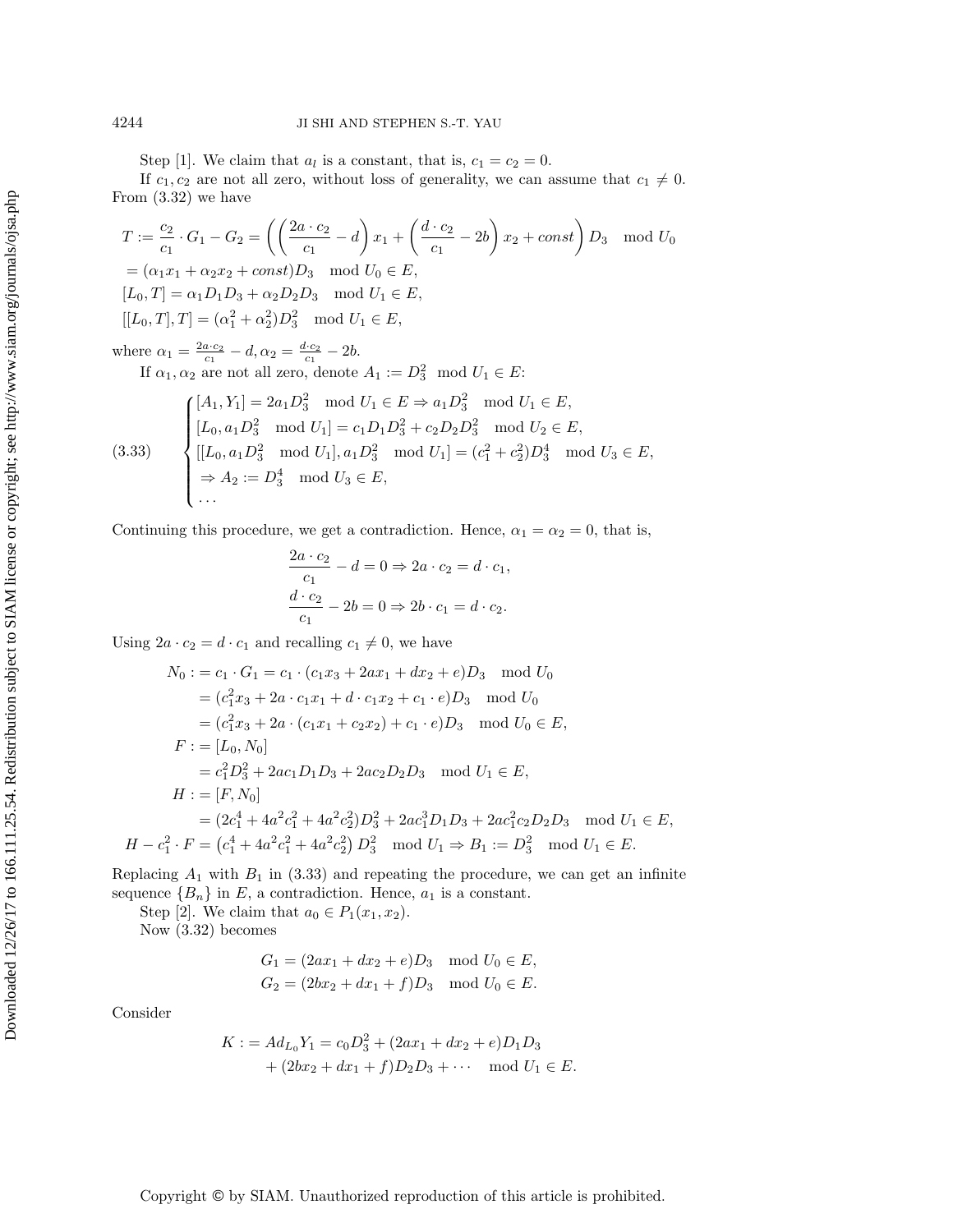Note  $K, G_1, G_2 \in E$  satisfy the assumption of Lemma [3.5;](#page-8-0) hence,  $a = b = d = 0$ . That is,  $a_0$  is a degree 1 polynomial of  $x_1, x_2$ .

By Steps [1] and [2] we have proved  $\omega_{13}$  is a degree 1 polynomial of  $x_1, x_2, x_3$ . We can similarly prove that  $\omega_{23}$  is a degree at most 1 polynomial of  $x_1, x_2, x_3$ .  $\Box$ 

Corollary 3.11. Suppose

 $A = g(x_1, x_2, x_3)D_3 \mod U_0 \in E,$ 

where  $g(x_1, x_2, x_3)$  is a polynomial. Then  $g(x_1, x_2, x_3) \in P_1(x_1, x_2, x_3)$ .

*Proof.* Just replace  $\omega_{13}$  in  $Y_1$  by  $g(x_1, x_2, x_3)$  in the proof of Theorem [3.10](#page-16-1) and the related Lemmas [3.6–](#page-9-0)[3.9.](#page-15-0)  $\Box$ 

From Theorems [3.4](#page-6-3) and [3.10,](#page-16-1) we have proved the linear structure of the  $\Omega$ -matrix.

## REFERENCES

- <span id="page-18-10"></span>[1] V. E. BENÉS, Exact finite-dimensional filters for certain diffusions with nonlinear drift, Stochastics, 5 (1981), pp. 65–92.
- <span id="page-18-6"></span>[2] A. Bensoussan, Stochastic Control of Partially Observable Systems, Cambridge University Press, Cambridge, UK, 1992.
- <span id="page-18-1"></span>[3] R. W. BROCKETT AND J. M. C. CLARK, The geometry of the conditional density function, in Analysis and Optimization of Stochastic Systems, O. L. R. Jacobs et al., eds., Academic Press, New York, 1980, pp. 299–309.
- <span id="page-18-2"></span>[4] R. W. BROCKETT, Nonlinear systems and nonlinear estimation theory, in Stochastic Systems: The Mathematics of Filtering and Identification and Applications, M. Hazewinkel and J. S. Willems, eds., Reidel, Dordrecht, 1981, pp. 479–504.
- <span id="page-18-12"></span>[5] R. W. BROCKETT, Nonlinear control theory and differential geometry, in Proceedings of the International Congress of Mathematics, Warsaw, 1983, pp. 1357–1368.
- <span id="page-18-9"></span>[6] M. Chaleyat-Maurel and D. Michel, Des resultats de non existence de filtre de dimension finie, Stochastics, 13 (1984), pp. 83-102.
- <span id="page-18-11"></span>C. D. CHARALAMBOUS AND R. J. ELLIOTT, New explicit filters and smoothers for diffusions with nonlinear drift and measurements, Syst. Control Lett., 33 (1998), pp. 89–103.
- <span id="page-18-16"></span>[8] W.-L. Chiou and S. S.-T. Yau, Finite-dimensional filters with nonlinear drift II: Brockett's problem on classification of finite-dimensional estimation algebras, SIAM J. Control Optim., 32 (1994), pp. 297–310.
- <span id="page-18-13"></span>W.-L. CHIOU, W.-R. CHIUEH, AND S. S.-T. YAU, Structure theorem for five-dimensional estimation algebras, Syst. Control Lett., 55 (2006), pp. 275–281.
- <span id="page-18-4"></span>[10] R. T. Dong, L. F. Tam, W. S. Wong, and S. S.-T. Yau, Structure and classification theorems of finite dimensional exact estimation algebras, SIAM J. Control Optim., 29 (1991), pp. 866–877.
- [11] M. H. A. DAVIS AND S. I. MARCUS, An introduction to nonlinear filtering, in The Mathematics of Filtering and Identification and Applications, M. Hazewinkel and J. S. Willems, eds., Reidel, Dordrecht, 1981.
- <span id="page-18-0"></span>[12] M. FUJISAKI, G. KALLIANPUR, AND H. KUNITA, Stochastic differential equations for the nonlinear filtering problems, Osaka J. Math., 1 (1972), pp. 19–40.
- <span id="page-18-14"></span>[13] Y. Jiao, S. S.-T. Yau, and W.-L. Chiou, Mitter conjecture and structure theorem foe sixdimensional estimation algebras, Int. J. Control, 86 (2013), pp. 146–158.
- <span id="page-18-7"></span>[14] X. Luo AND S. S. T. YAU, Hermite spectral method to 1-D forward Kolmogorov equation and its application to nonliner filtering problems, IEEE Trans. Automat. Control, 58 (2013), pp. 2495–2507.
- <span id="page-18-8"></span>[15] X. Luo AND S. S. T. YAU, Complete real time solution of the general nonlinear filtering problem without memory, IEEE Trans. Automat. Control, 58 (2013), pp. 2563-2578.
- <span id="page-18-5"></span>[16] S. I. Marcus, Algebraic and geometric methods in nonlinear filtering, SIAM J. Control Optim., 22 (1984), pp. 817–884.
- <span id="page-18-3"></span>[17] S. K. MITTER, On the analogy between mathematical problems of nonlinear filtering and quantum physics, Ric. Automat., 10 (1979), pp. 163–216.
- <span id="page-18-15"></span>[18] D. L. Ocone, Finite dimensional estimation algebras in nonlinear filtering, in The Mathematics of Filtering and Identification and Applications, M. Hazewinkel and J. S. Willems, eds., Reidel, Dordrecht, 1981.